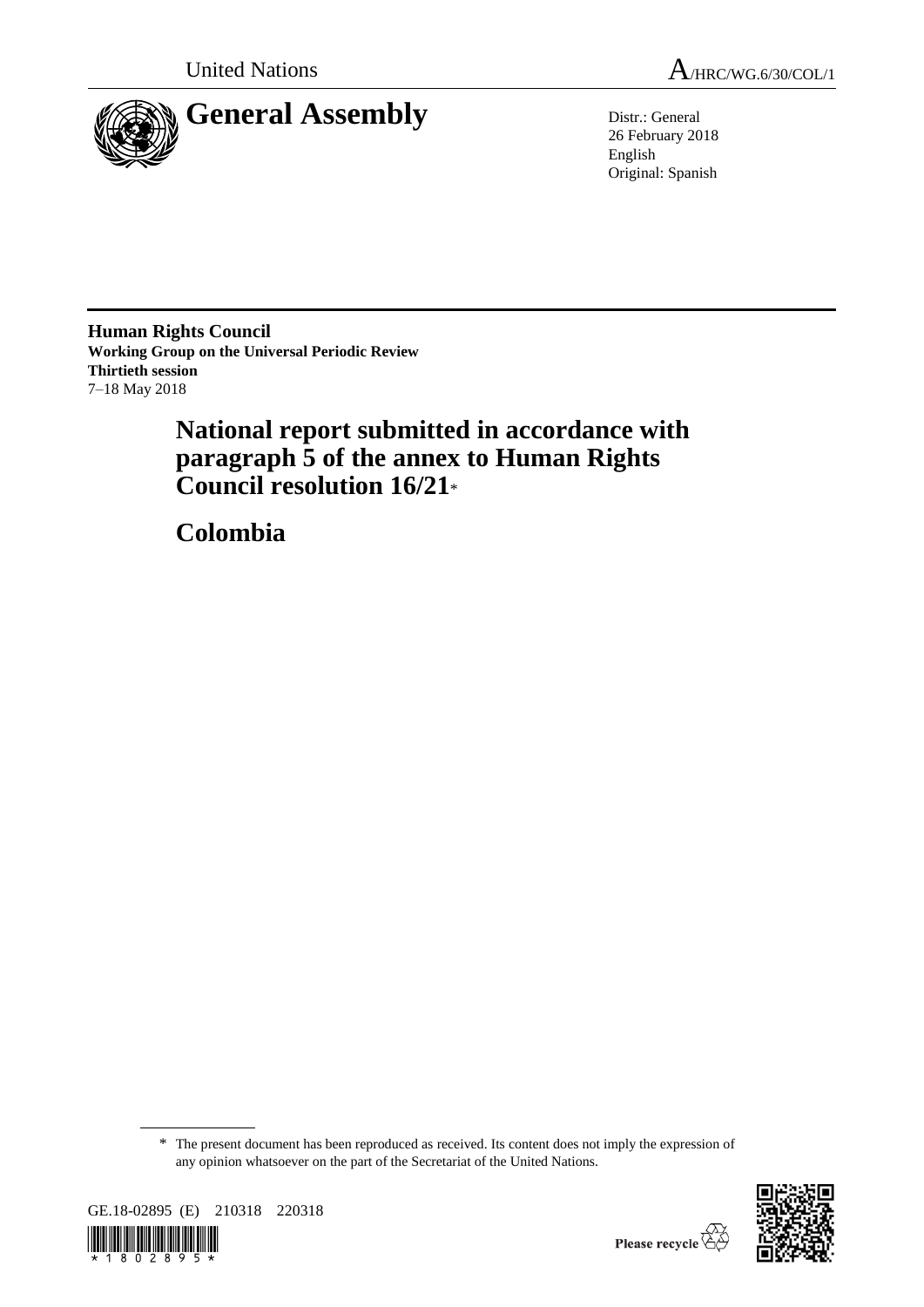# **I. Introduction**

1. The present national report of the Republic of Colombia (hereinafter "the report") is part of the third cycle of the universal periodic review (UPR). The report was drafted in accordance with the guidelines contained in resolution 5/1 and decision 17/199 of the Human Rights Council.

2. The Government wishes to underline the importance of this mechanism in strengthening the promotion and protection of human rights and cooperation in this area at the global level. The Government reiterates its full commitment to the process and, hence, to the implementation of the recommendations and voluntary commitments assumed.

3. In recent years, Colombia has strengthened its institutional and legal frameworks with a view to protecting and guaranteeing human rights and responding appropriately to its obligations in this area.

4. The signing and progressive implementation of the Final Agreement for Ending the Conflict and Building a Stable and Lasting Peace (hereinafter the "Peace Agreement") is a historic milestone. The Agreement provides the best guarantee for ensuring the effective exercise of people's rights and the principle of non-repetition.

# **II. Methodology and consultation process**

5. The drafting of the report was coordinated by the Office of the Presidential Adviser for Human Rights and the Ministry of Foreign Affairs, with the participation of relevant agencies.

6. The report was prepared through a consultation process involving actors at three levels: (i) national authorities were consulted through inter-agency information gathering meetings; (ii) local authorities, in particular governor's offices, were requested to provide written input on progress made and challenges faced in their respective regions; and (iii) civil society organizations were consulted through forums and electronically.

7. Five regional forums were held in the cities of Barranquilla, Bogotá, Bucaramanga, Cali and Medellín in November and December 2017. These consultations focused on the progress made, challenges remaining and action to be taken in the area of human rights in the light of the recommendations received in previous universal periodic review cycles.

8. The forums were attended by representatives of various sectors of civil society and organized with the support of the Office of the United Nations High Commissioner for Human Rights (OHCHR). Some of the advances and challenges identified during the consultations are described in the report and are also presented in detail in annex II.

# **III. Normative and institutional framework (Second cycle recommendations 116.7 and 116.8)**

9. The Government, in accordance with its human rights commitments and its conviction that full observance of these rights will ensure a stable and lasting peace, decided to include in its National Development Plan for 2010–2014, "Prosperity for All", a chapter (chapter 5) entitled "Consolidating peace" (Act No. 1450/2011), and, in its National Development Plan for 2014–2018, "United for a New Country", the guidelines and strategies that set the nation's course in human rights over the next few years, with a view to consolidating peace, equity and better quality education.

10. In the period 2013–2017, legal provisions were adopted that have contributed to greater protection of the population. At the same time, institutional adjustments have resulted in better public services.

11. The Government works closely with civil society and the international community to consolidate an effective institutional framework and the foundations of a public policy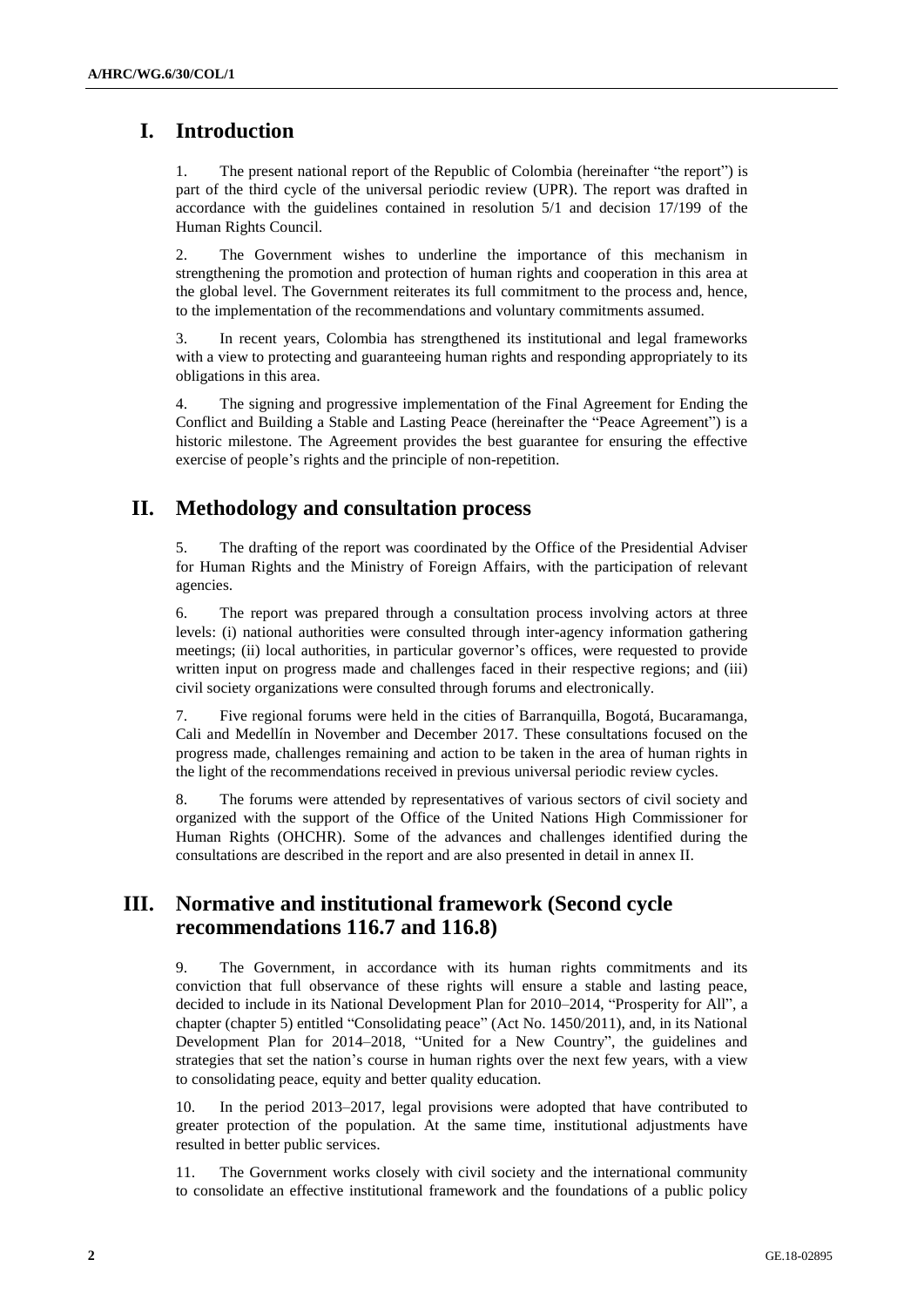for the effective promotion and protection of human rights and inter-institutional coordination.

12. A notable example in this regard is the development of a comprehensive human rights and international humanitarian law policy, a tripartite process launched in 2010 and involving 9,000 civil society organizations. It concluded in 2013 with the publication of the document "From Violence to a Society of Rights: Proposal for a Comprehensive Human Rights Policy 2014–2034", which set out a road map and became the baseline for the development of plans, programmes, projects and actions aimed at ensuring the effective enjoyment of people's rights. Government bodies relied on inputs from this process to develop the National Strategy for Guaranteeing Human Rights 2014–2034.

13. Article 123 of the law enacting the 2014–2018 National Development Plan referenced the National Strategy for Guaranteeing Human Rights 2014–2034 with a view to the above-mentioned policy being implemented through the national human rights system at the national and local levels. To date, all of the country's departments have included the National Strategy's action lines in their development plans; 18 of the plans were prepared using a human rights-based approach. At the national level, the Strategy is being implemented as a matter of priority with the assistance of the bodies that make up the national human rights system.

14. The implementation of the Peace Agreement has promoted structural changes to the State apparatus and legal reforms that ensure better observance of human rights, as explained below.

# **A. Acceptance of international human rights norms (Second cycle recommendation 116.1)**

15. Colombia is party to the main international human rights instruments (see annex I). During the reporting period, it acceded to the 1961 Convention on the Reduction of Statelessness, with effect from 2014.

## **B. Cooperation with international mechanisms**

16. Colombia is committed to honouring its obligations and is open to scrutiny. Accordingly, between 2013 and 2017, it submitted and/or presented 10 treaty body reports (see annex I).

17. Colombia is a member of the New York core group, which promoted the adoption by the Human Rights Council and the General Assembly of the United Nations of resolutions that were to lead to the establishment of the mandate of the Independent Expert on protection against violence and discrimination based on sexual orientation and gender identity.

18. The Government, in turn, has received visits from delegates, commissioners and rapporteurs from the United Nations, the Organization of American States (the Inter-American Commission on Human Rights) and the International Criminal Court.<sup>1</sup> Particularly noteworthy are the visits made by the High Commissioner for Human Rights in July 2013 and September 2016 and the visit by the Secretary-General of the United Nations from 13 to 15 January 2018.

19. The Government appreciates the technical and financial cooperation received from OHCHR and the 22 United Nations agencies, funds and programmes with a presence in the country, <sup>2</sup> provided under the United Nations Development Assistance Framework for Colombia 2015–2019, and the cooperation received from the international community during the negotiation and implementation of the Peace Agreement with the Fuerzas Armadas Revolucionarias de Colombia (Revolutionary Armed Forces of Colombia) (FARC). OHCHR has been present in Colombia for more than two decades and operates out of its 17 offices across the country (including 6 satellite offices) and its head office in Bogotá.3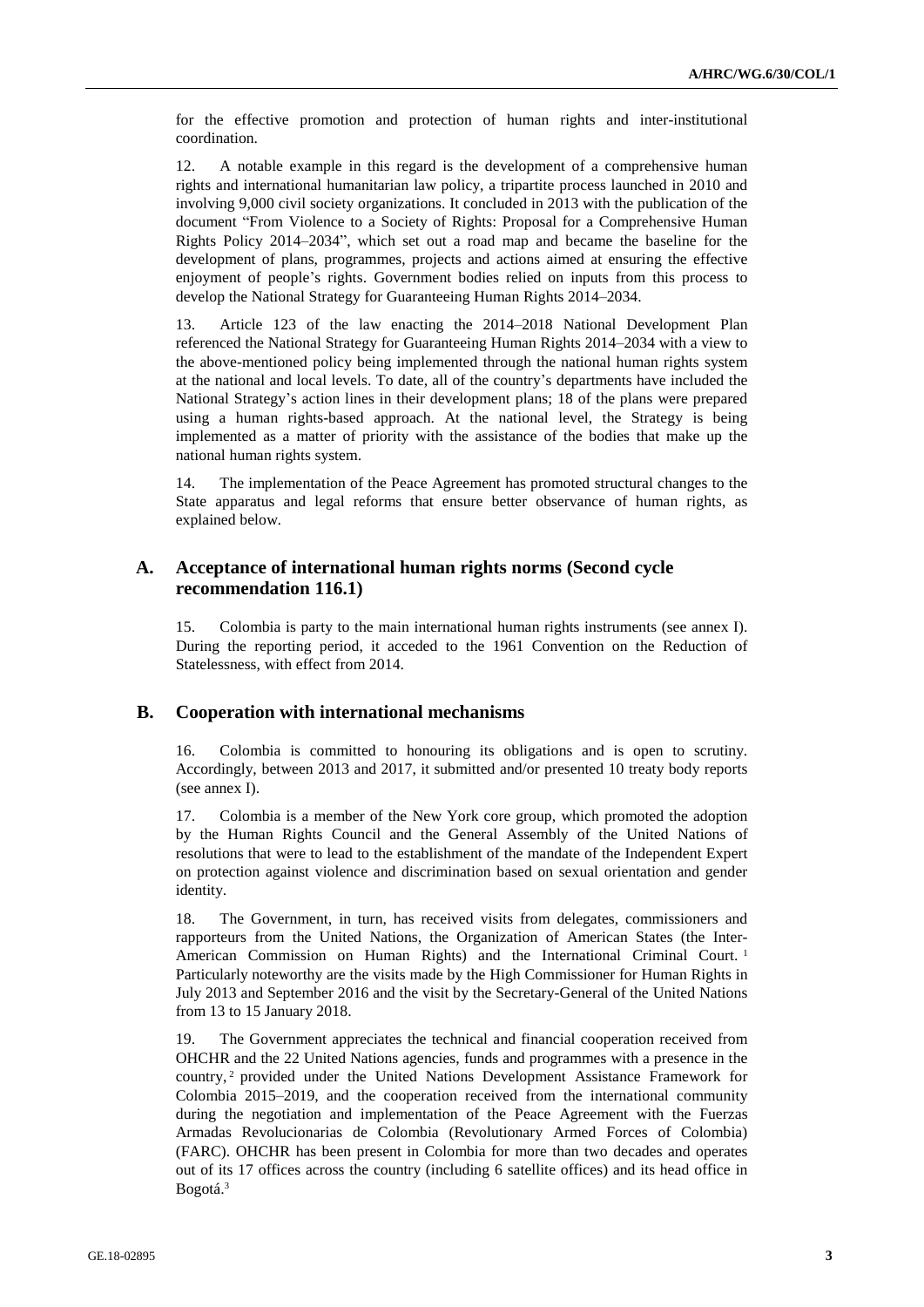# **IV. Promotion and protection of human rights**

# **A. Peacebuilding (Second cycle recommendations 116.9, 116.10, 116.11, 116.12, 116.13, 116.14, 116.15, 117.1 and 117.7)**

20. The Peace Agreement, which put an end to an armed conflict that lasted more than five decades, is one of the most important events in the nation's history. The laying down of arms by FARC was verified by the United Nations Mission, which subsequently disabled and destroyed all weapons of war, which will be used to build three commemorative monuments.

21. The Peace Agreement has led to a significant decline in indicators of violence. The homicide rate in 2017 was the lowest in 42 years (24 homicides per 100,000 inhabitants). The Government recognizes that the signing of the Peace Agreement is not peace in itself, but a necessary and definitive step towards building a more just and equitable society.

22. The Peace Agreement provided for the establishment of the Comprehensive System of Truth, Justice, Reparations and Non-Repetition, the main aim of which is the satisfaction of the rights of the victims of the armed conflict.<sup>4</sup> The System, which was enacted under Legislative Act No. 01/2017, includes a judicial component, namely the Special Jurisdiction for Peace, and two non-judicial components, namely the Commission on Truth, Coexistence and Non-repetition and the Special Unit for the Search for Persons deemed as missing in the context of and due to the armed conflict.<sup>5</sup>

23. A committee was formed to select senior officials for the Comprehensive System of Truth, Justice, Reparations and Non-Repetition.<sup>6</sup> The committee, through a public process, selected 51 judges (38 judges and 13 substitutes) for the Special Jurisdiction for Peace, 14 amici curiae, 11 members of the Commission on Truth, Coexistence and Non-repetition, the Director of the Special Unit for the Search for Persons deemed as missing in the context of and due to the armed conflict and the Director of the Investigation and Indictment Unit of the Special Jurisdiction for Peace. In total, 54 per cent of the persons selected by the committee were women, 9 per cent Afro-Colombians and 6 per cent indigenous persons; 54 per cent of those selected were from outside the capital city.

24. The Special Jurisdiction for Peace will operate for 10 years, with a further 5-year period to allow it to conclude its judicial activities. The judges were appointed in January 2018. The Commission on Truth, Coexistence and Non-repetition, which was established in December 2017, was created pursuant to Decree No. 588/17 and will operate for three years.<sup>7</sup>

25. In the view of civil society, the operational bodies established under the Comprehensive System of Truth, Justice, Reparations and Non-Repetition provide an opportunity for the human rights of the victims of the armed conflict to be realized, even though the System is confronted by important challenges, such as the participation of civilian third parties and State agents.

26. As part of the comprehensive rural reform provided for in the Peace Agreement,<sup>8</sup> 1.400.000 hectares of land have been legalized and formalized, and more than 1,000,000 hectares have been transferred to the National Land Fund. The National Land Agency has awarded 22,483 vacant lots to as many families; 650,000 hectares have been handed over to ethnic groups; and US\$ 22 million in subsidies have been allocated for the purchase of land and productive projects. Pursuant to the enactment of Decree No. 893/2017, which provides for the establishment regional development programmes, 16 such programmes are being developed for 170 priority municipalities.

27. The National Council for Peace, Reconciliation and Coexistence (Decree No. 885/2017) has been established, and the Political Opposition Statute has been approved by the Congress of the Republic (it is currently being reviewed by the Constitutional Court prior to its final adoption).

28. The commission established to monitor and verify the Peace Agreement, which is made up of representatives of the Government and FARC, is currently moving ahead with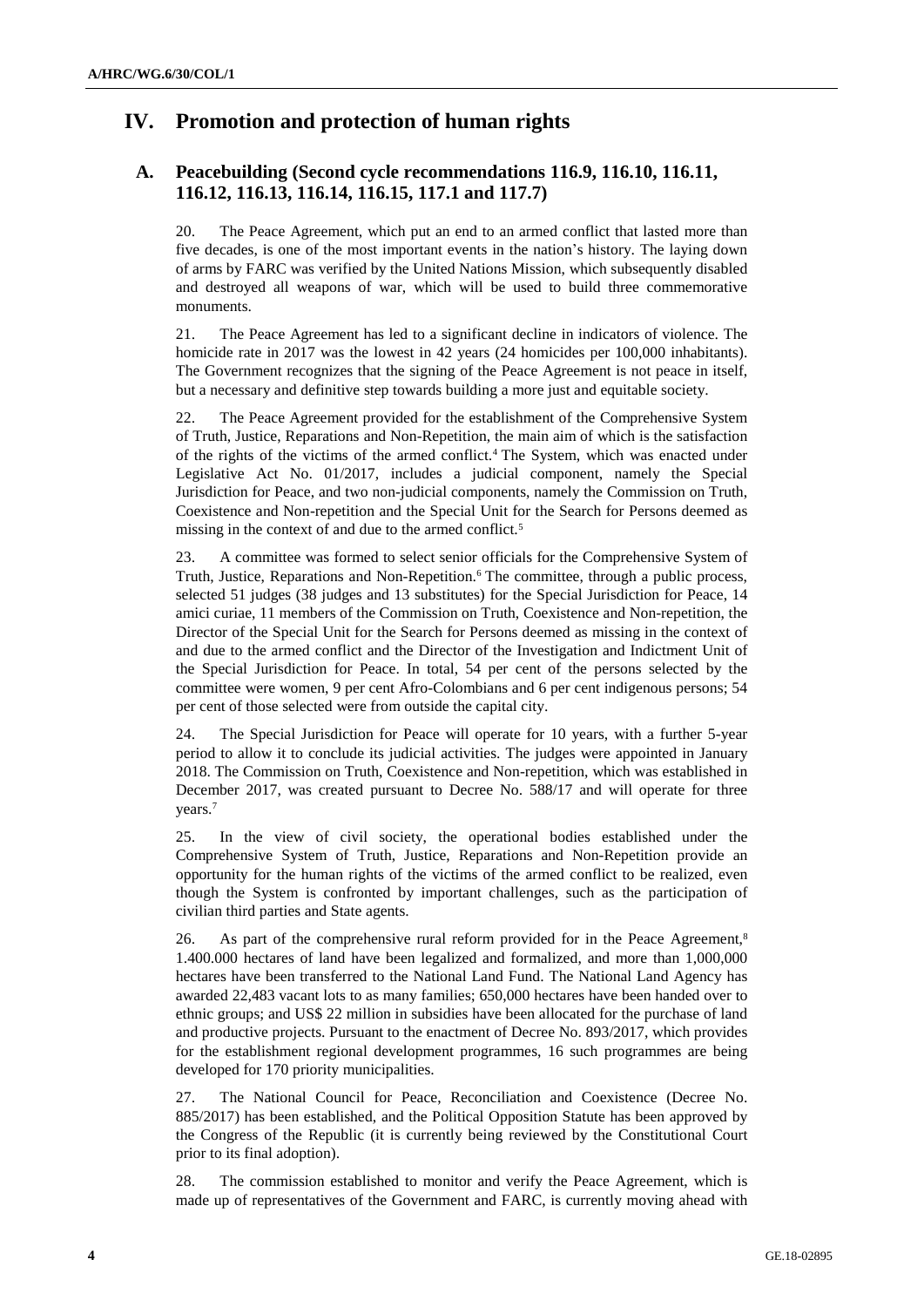the development of a framework plan on the implementation of the Peace Agreement with 10 and 15-year time frames.

29. The Government has demonstrated its full commitment to continuing the negotiations with the National Liberation Army that are under way in Quito, Ecuador. This armed group must also clearly signal its commitment.

#### **1. Participation of women in the peace process (First cycle recommendation 15 and second cycle recommendations 117.2 and 117.6)**

30. Women have played a key role in the peace process. Three women were appointed to take part in the round table discussions as government delegation plenipotentiaries.<sup>9</sup> In addition, a subcommittee on gender was established to ensure that a gender perspective was incorporated into all the debates and discussions relating to the design and implementation of all the agreements reached.

31. Vital contributions were made to the subcommittee's work by 16 leaders of women's organizations, 10 Colombian female experts on sexual violence, 36 women victims (part of a group of 60), the lesbian, gay, bisexual, transgender and intersex community and female ex guerrillas from various parts of the world. Spaces were created for civil society participation, yielding a total of 7,172 contributions from more than 301 women's organizations. This resulted in a proposal to incorporate a gender perspective in the Framework Plan on the Implementation of the Peace Agreement.

32. In addition, two bodies — the Special High Level Body for Ethnic Peoples and the Special Body for Ensuring a Gender Perspective — were set up to monitor the implementation of the Peace Agreement.

33. In his report on conflict-related sexual violence, the Secretary-General of the United Nations stated that Colombia had "addressed gender concerns in a systematic manner that exemplifies the aims of the Security Council in resolutions 1325 (2000) and 1820 (2008)". 10

### **2. Humanitarian demining and mine risk education (First cycle voluntary commitments 8, 9 and 10. Second cycle recommendation 116.47)**

34. The Government has strengthened its humanitarian demining policy, which has allowed 180 municipalities to be released (23 through clearance operations and 157 through information assessment) and humanitarian demining organizations to intervene in another 242 municipalities. As of December 2017, a total of 5,219,385 square metres of land had been released, and 5,699 devices had been destroyed or neutralized.<sup>11</sup> Operational demining capacity has been increased; there are currently 11 operators.<sup>12</sup>

35. According to the Information Management System for Mine Action (IMSMA), between 1990 and 2017, 11,523 anti-personnel landmine victims were recorded nationwide (of whom 7,037 were members of the security forces and 4,486 were civilians),<sup>13</sup> with 2017 being the year with the least number of victims (50 victims: 16 members of the security forces and 34 civilians).

36. The following steps were taken in 2017 to improve care for mine victims: (i) measures were adopted relating to regular humanitarian assistance for victims of the armed conflict; <sup>14</sup> (ii) instructions were issued on the provision of health care and physical rehabilitation for victims;<sup>15</sup> (iii) reparation measures were made available;<sup>16</sup> and (iv) an information service for survivors of anti-personnel mines was developed and implemented.<sup>17</sup>

37. In order to strengthen care for child and adolescent victims of anti-personnel mines and unexploded ordnance, guidelines on comprehensive assistance were drawn up in 2016, together with an accompanying toolbox. This measure has benefited 186 child and adolescent direct victims, 77 families and communities and 30 public servants. Similarly, a road map has been developed with a view to restoring the rights of child and adolescent victims of the armed conflict and providing them with comprehensive care, support and reparation.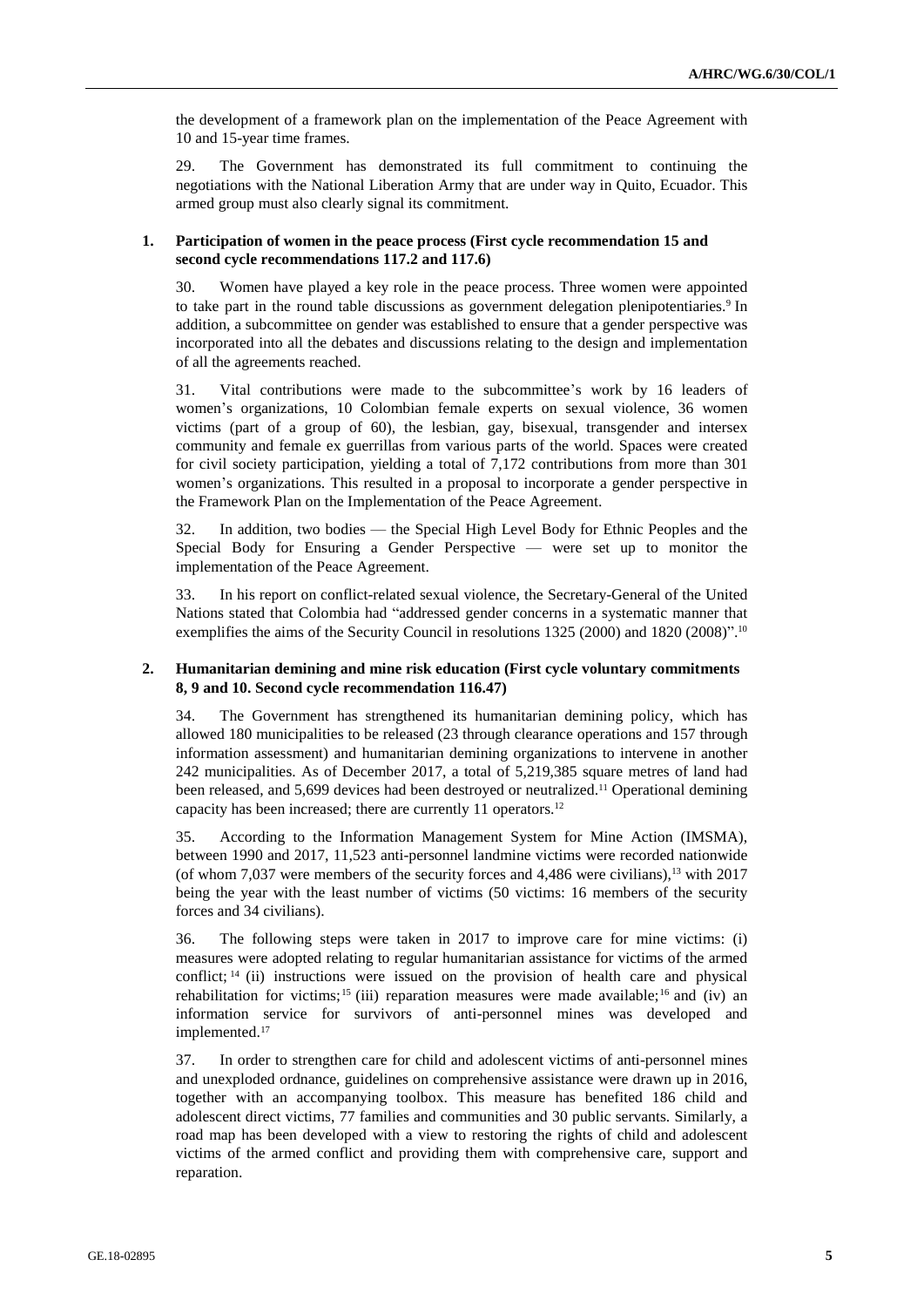38. In terms of mine risk education, the following have been introduced: (i) a model for mine risk education in emergency situations, benefiting 7,018 persons (2014–2016); (ii) a model for mine risk education in educational settings, benefiting 1,702 persons (2014– 2017); and (iii) a strategy for training indigenous leaders as multiplier agents of safe behaviour, benefiting 4,532 persons.

### **3. Prevention of the forced recruitment and use of children and adolescents (First cycle recommendations 19, 20 and 46 and second cycle recommendations 116.112, 116.113, 116.114, 116.115, 116.116, 116.117, 116.26 and 116.47)**

39. As part of the implementation of the Peace Agreement, 135 adolescents and youth left the ranks of FARC; 124 enrolled on the Differential Life Path programme and 11 enrolled on a specialized programme run by the Colombian Family Welfare Institute. The aim of both programmes is to provide programme beneficiaries with State protection and ensure that their rights are restored in an appropriate and comprehensive manner. This is the first time in Colombia that agreements have been reached within the framework of a peace process on the separation of minors from an illegal armed group and the provision of support for them.

40. In her annual report of August 2017, the Special Representative of the Secretary-General for Children and Armed Conflict highlighted the importance and primacy attached in the Peace Agreement to the rights of children and adolescents. She also emphasized the significant drop in the number of cases of child recruitment since the beginning of the peace talks.

41. The programme "My Future is today: creating environments of peace for children", which is designed to prevent the recruitment and use of children and adolescents by illegal armed groups, has been launched. The objective of the programme, which forms part of the implementation of the Peace Agreement and targets 500 villages in 166 post-conflict priority municipalities, is to develop and strengthen the capacities of around 27,000 children and adolescents between the ages of 12 and 18, approximately 15,000 families, as well as communities, schools and other institutions, with a view to collectively building environments that protect and ensure children's rights.

42. The Intersectoral Commission for the Prevention of the Recruitment and Use of and Sexual Violence against Children and Adolescents by Illegal Armed Groups and Organized Criminal Groups, which was established in 2007, continues to develop strategies to guarantee rights and prevent violations in approximately 90 per cent of the country.

43. Colombia has a specialized programme for the restoration of the rights of child and adolescent victims of unlawful recruitment who have left illegal armed groups. Under this programme, 1,336 children and adolescents were provided with care between 2013 and 2017.

44. The Attorney General's Office has taken steps to investigate offences involving the unlawful recruitment of minors. Between 2012 and June 2017, 100 proceedings were opened, 106 indictments filed and 149 convictions handed down in cases concerning some 160 victims.

45. Pursuant to Act No. 975/2005, 4,900 cases of recruitment have been recorded, and 5,100 victims of recruitment offences have been included in the Justice and Peace Information System. Those indicted have confessed to more than 1,500 offences, and prosecutors have brought charges relating to more than 2,400 offences. Fifteen convictions have been handed down in cases concerning 353 offences and 1,250 victims of unlawful recruitment.

### **4. Reintegration and reincorporation (Second cycle recommendation 116.16)**

46. Steps are being taken to ensure that the reintegration of former FARC members constitutes a genuine guarantee of non-repetition. More than 12,000 ex-combatants have begun their journey into civilian life. The transitional local zones have been transformed into "territorial spaces for training and reintegration".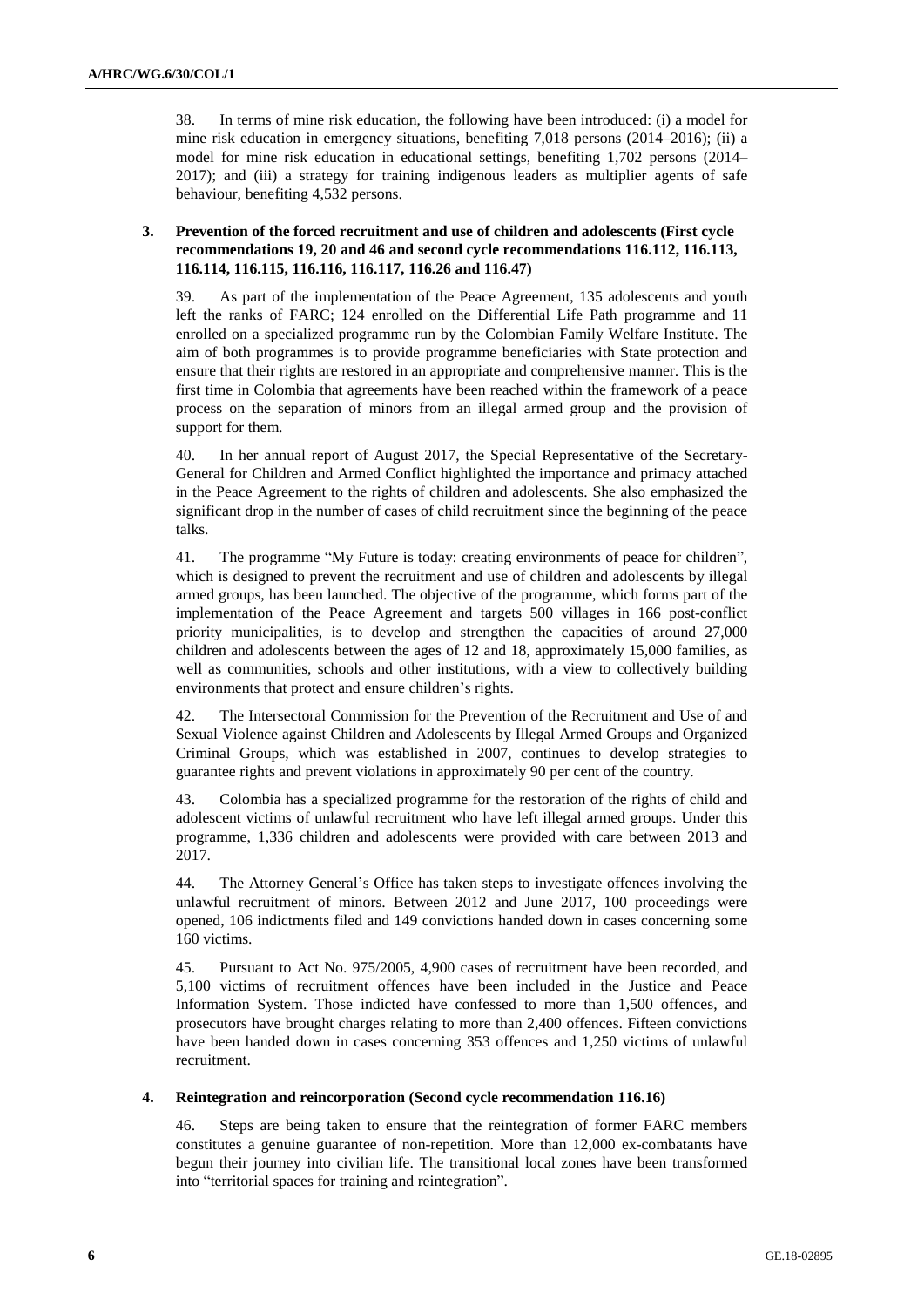47. The National Reintegration Council<sup>18</sup> has been established and operates 25 local reintegration councils as part of efforts to decentralize the process. Under early reintegration initiatives, programmes have been put in place to promote the use of banking services, the development of productive activities, affiliation to the health and pension system, school attendance and the training of human capital for employment.

48. A total of 59,761 persons belonging to illegal armed groups demobilized between 2003 and 2017. Seventy-six per cent of participants in the reintegration and/or reincorporation process remain within the law.<sup>19</sup>

#### **5. Search for missing persons**

49. The Peace Agreement provided for measures to facilitate the search for persons deemed missing. The Special Unit for the Search for Persons deemed as missing in the context of and due to the armed conflict was established pursuant to Decree No. 589/2017.

50. Pending the Special Unit's official entry into operation, two sets of temporary measures have been put in place: (i) immediate humanitarian measures (Joint Communiqué No.  $062$ ,<sup>20</sup> which have made it possible to undertake work in various cemeteries<sup>21</sup> and to exhume more than 600 bodies, 63 of which have been returned to their families; (ii) a process for contributing and gathering strictly humanitarian information, which was implemented with FARC members and will continue with the training of social organizations and members of the security forces.

#### **6. Comprehensive victim support and reparation (First cycle voluntary commitment 38. Second-cycle recommendations 116.17, 116.18, 116.22, 116.23, 116.24 and 116.25)**

51. According to the Single Register of Victims,<sup>22</sup> as of December 2017, the number of registered victims stood at  $8,625,631$ ,<sup>23</sup> including 4,271,327 men, 4,289,790 women and 2,472 persons who self-identify as lesbian, gay, bisexual, transgender or intersex. <sup>24</sup> Sixtyfour per cent of the cases reported since the entry into force of the Victims and Land Restitution Act (hereinafter the "Victims Act") relate to events that occurred before 2012.

52. Following the implementation of the Victims Act, the Government has made progress in providing comprehensive reparation in five areas: satisfaction, rehabilitation, compensation, restitution and guarantees of non-repetition. In terms of individual reparations, the following are noteworthy:

- The award of compensation to 791,801 victims of various offences, covering 32 departments and 819 municipalities, including 7,775 women victims of sexual violence;
- The sending of a letter by the State to 150,059 victims recognizing their status and affirming their dignity;
- The implementation of a group emotional recovery strategy, with 138,471 participating victims — 102,172 women and 36,299 men;
- The provision of assistance in returning remains to 2,368 relatives of missing persons, in coordination with the Attorney-General's Office;
- The organization of workshops on the provision of comprehensive reparations through a differential and gender-sensitive approach, with the participation of more than 22,000 persons, including 3,328 children, 12,323 youth and adolescents, 2,296 women victims of sexual violence, 1,742 persons with disabilities and 2,474 older persons;
- The implementation of a strategy to provide individual reparations for women victims of sexual violence in the context of the armed conflict.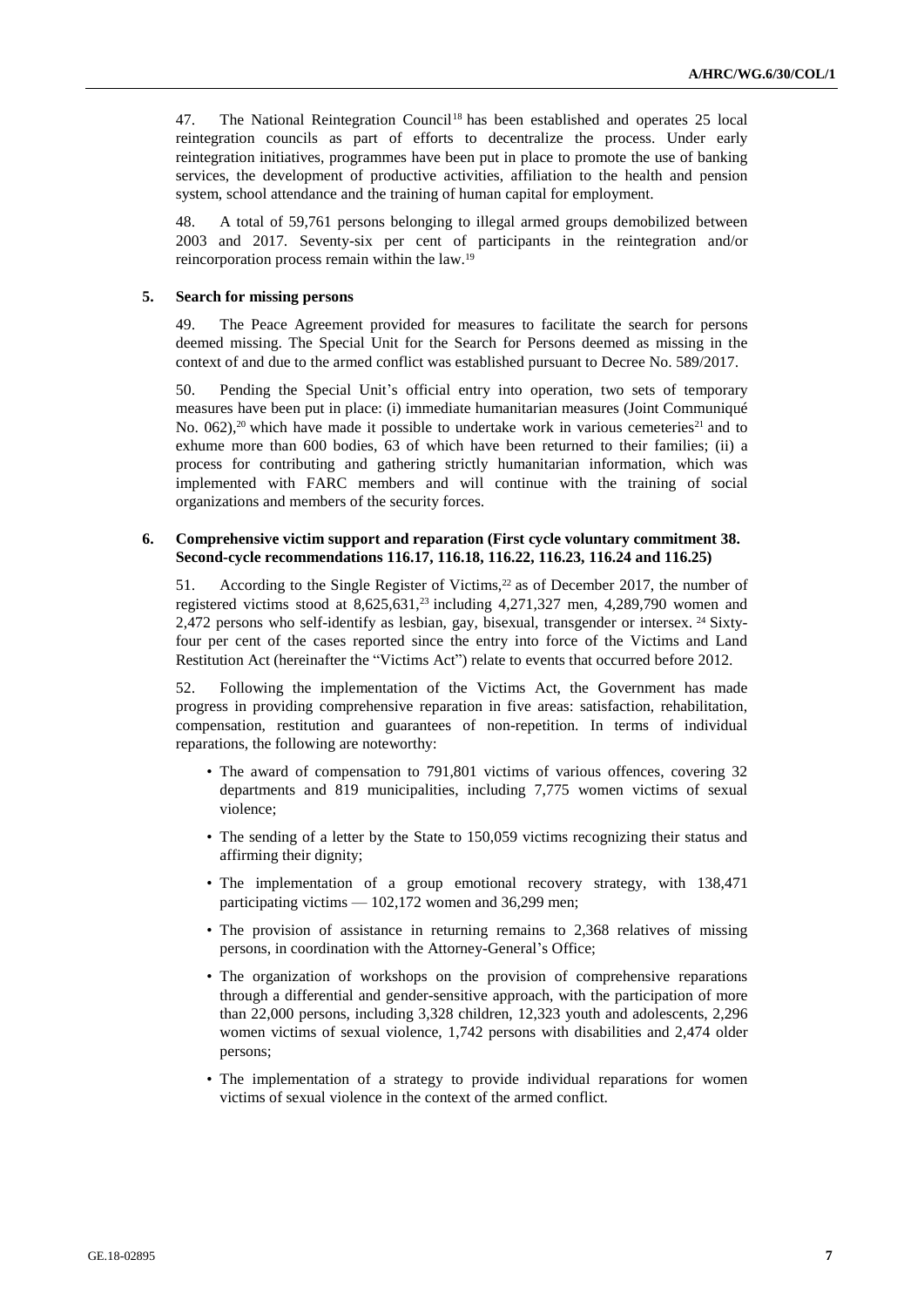53. In terms of collective reparations, a total of 644 beneficiaries have been recognized (391 ethnic communities, 214 non-ethnic communities and 39 organizations and groups). The following advances should be noted:

- 127 beneficiaries have had collective reparations plans approved in 29 departments;
- A total of 57 prior consultation processes have been carried out with ethnic beneficiaries of collective reparations, of which 12 have been registered;<sup>25</sup>
- $\cdot$  14 processes have been initiated nationally,  $^{26}$  and 9 processes concern women's groups;<sup>27</sup>
- 274 measures of satisfaction have been awarded, benefiting 113 beneficiaries;<sup>28</sup>
- 191 communities have benefited from the "interweaving strategy", which provides for community psychosocial support.

54. With regard to land restitution, 222,484 hectares of land have been returned, and judges have handed down 2,967 judgments benefiting 30,220 persons. In excess of US\$ 24,621,878 have been invested in productive projects, benefiting more than 2,700 families. With regard to the restitution of land rights to ethnic communities, 43 cases have been registered and a further 66 are in process; 32 cases are before the courts; 26 protective measures have been ordered; and 6 restitution judgments have been handed down.

55. With regard to the policy on reparation for victims, the Government recognizes the challenges faced in terms of income generation, employment, compensation and the comprehensive implementation of collective reparation measures, but it considers that the Peace Agreement provides an opportunity to strengthen the policy.

#### **7. Forced displacement (First cycle recommendations 36, 37, 38 and 40. First cycle voluntary commitment 34)**

56. As of January 2018, 7,671,124 victims of forced displacement were recorded in the Single Register of Victims. In recent years, there has been a reduction in the number of persons who have been forcibly displaced. The State acknowledges, however, that displacements continue to occur in some of the country's regions as a result of actions by illegal groups; accordingly, it will continue to take the necessary measures to prevent and deal with this problem.

57. In terms of humanitarian assistance, as of December 2017, 6,686,360 transfers (from 2012 onwards) had been made totalling US\$ 1,378,396,248. A total of 313,049 victims of forced displacement have received compensation, and approximately 180,000 victims have received assistance in their voluntary return or relocation process.

58. According to the Effective Enjoyment of Rights Survey carried out by the Victims Unit and the National Department of Statistics, <sup>29</sup> 78 per cent of displaced households currently live where they plan to rebuild their lives. Furthermore, the number of displaced households living in extreme poverty has fallen from 74 per cent to 33 per cent, while the number of such households living in general poverty has declined from 97 per cent to 63 per cent. In addition, 314,402 victims have overcome the situation of vulnerability caused by displacement.

### **8. Human rights education and culture (First-cycle voluntary commitment 51 and second cycle 121)**

59. On the basis of the National Human Rights and International Humanitarian Law System and the National Strategy for Guaranteeing Human Rights 2014–2034, work has been carried out under the Peace Agreement to strengthen components of the national human rights policy, with special emphasis on human rights and peace education and culture. This work has focused on three areas: I. Developing teaching approaches and methods in the education system (Formal Education); II. Promoting education for work and human development (Non-Formal Education); III. Encouraging and implementing cultural development projects for social transformation (Informal). Work will continue on promoting and strengthening the National Human Rights Education Plan.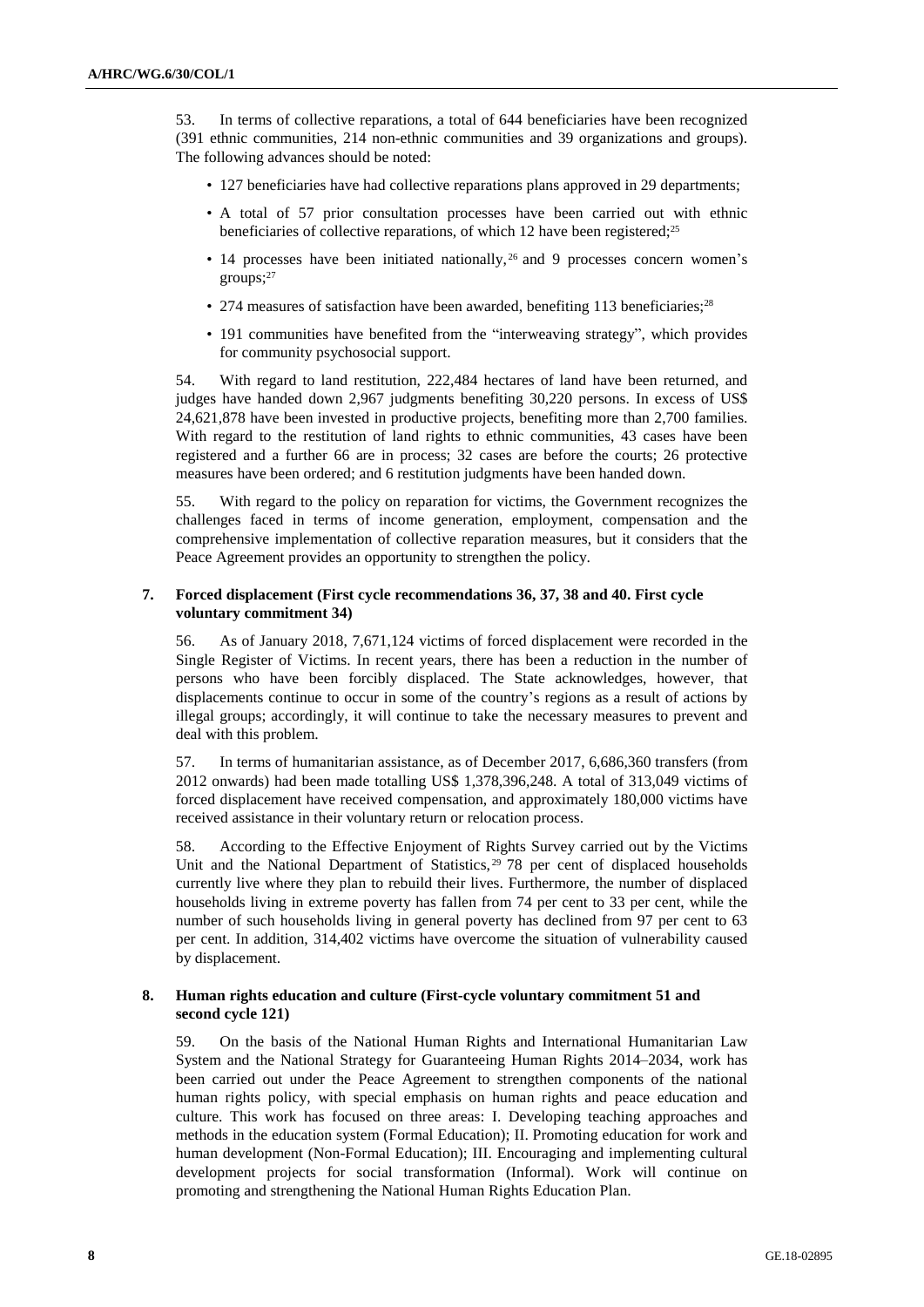60. Work is ongoing under the National Human Rights System to place the human rights and peace education and culture component on the national agenda. Similarly, the cultural development component will be strengthened with a view to achieving the social transformation and cultural changes the country needs to move towards national reconciliation.

## **B. Civil and political rights**

### **1. Right to life and integrity of the person (Second cycle recommendations 116.3 and 116.35)**

61. The Government has adopted a public policy for the prevention of violations of the rights to life, integrity, liberty and security of persons, groups and communities, which provides for coordination among different entities so as to ensure the proper identification of risks and the adoption of measures of non-repetition (Decree No. 1581/2017).

62. Under Decree No. 2124/2017, regulations were issued for a prevention and warning system allowing for a rapid response to the presence, actions and/or activities of criminal organizations and to criminal acts or conduct that endanger the rights of the population and the implementation of the Peace Agreement. These regulations strengthen the Early Warning System.

#### **2. Persons deprived of liberty**

63. In the light of challenges facing the prison system, the following steps have been taken to formulate a coherent and preventive criminal policy: (i) the Penitentiary Code (Act No. 1709/2014) has been amended, strengthening a series of safeguards for persons deprived of liberty; (ii) Acts Nos. 1760/2015 and 1786/2016 have been adopted to rationalize and restrict the use of pretrial detention and Act No. 1826/2017 has been passed to relieve pressure on the judicial system; (iii) a prison policy has been promulgated (National Economic and Social Policy Council document No. 3828/2015); (iv) the National Prisons Institute has issued general regulations for places of detention incorporating a human rights-based approach (Resolution No. 6349/2016); and (v) the National Social Rehabilitation Plan has been launched.

64. The prison population under the management of the National Prisons Institute decreased from 120,914 in 2016 to 115,708 in September 2017, a drop of 5,206 individuals (or 4.3 per cent).

65. Regarding infrastructure, new and refurbished facilities containing 3,336 places were delivered in 2014 and 2015. It is projected that a total of 3,881 new places will be delivered in 2018, with expansion projects planned at three facilities. Despite these efforts, overcrowding continues to pose a challenge.

#### **3. Trafficking in persons (Second cycle recommendations 116.58, 116.59, 116.60, 116.61, 116.62, 116.63, 116.64, 116.65 and 116.66. Second cycle voluntary commitment 125).**

66. The National Strategy to Combat Trafficking in Persons 2016–2018 (Decree No. 1036/2016) was adopted to combat this offence and to guarantee the human rights of victims, following a development process involving different anti-trafficking actors.<sup>30</sup>

67. The following steps have been taken for the prevention of trafficking in persons: (i) government officials, community leaders and educational professionals have been trained as multiplier agents for the prevention of trafficking; (ii) support has been provided to relevant departmental, municipal and district committees with a view to strengthening their ability to assist and protect potential victims of trafficking and to develop and implement action plans in accordance with the National Strategy; and (iv) bilateral and regional cooperation mechanisms have been developed to reinforce the comprehensive approach to combating trafficking in persons. In addition, between 2012 and 2015, Colombia signed eight memorandums of understanding, with Ecuador, Chile, Argentina, Honduras, El Salvador, Paraguay, Costa Rica and Peru, respectively.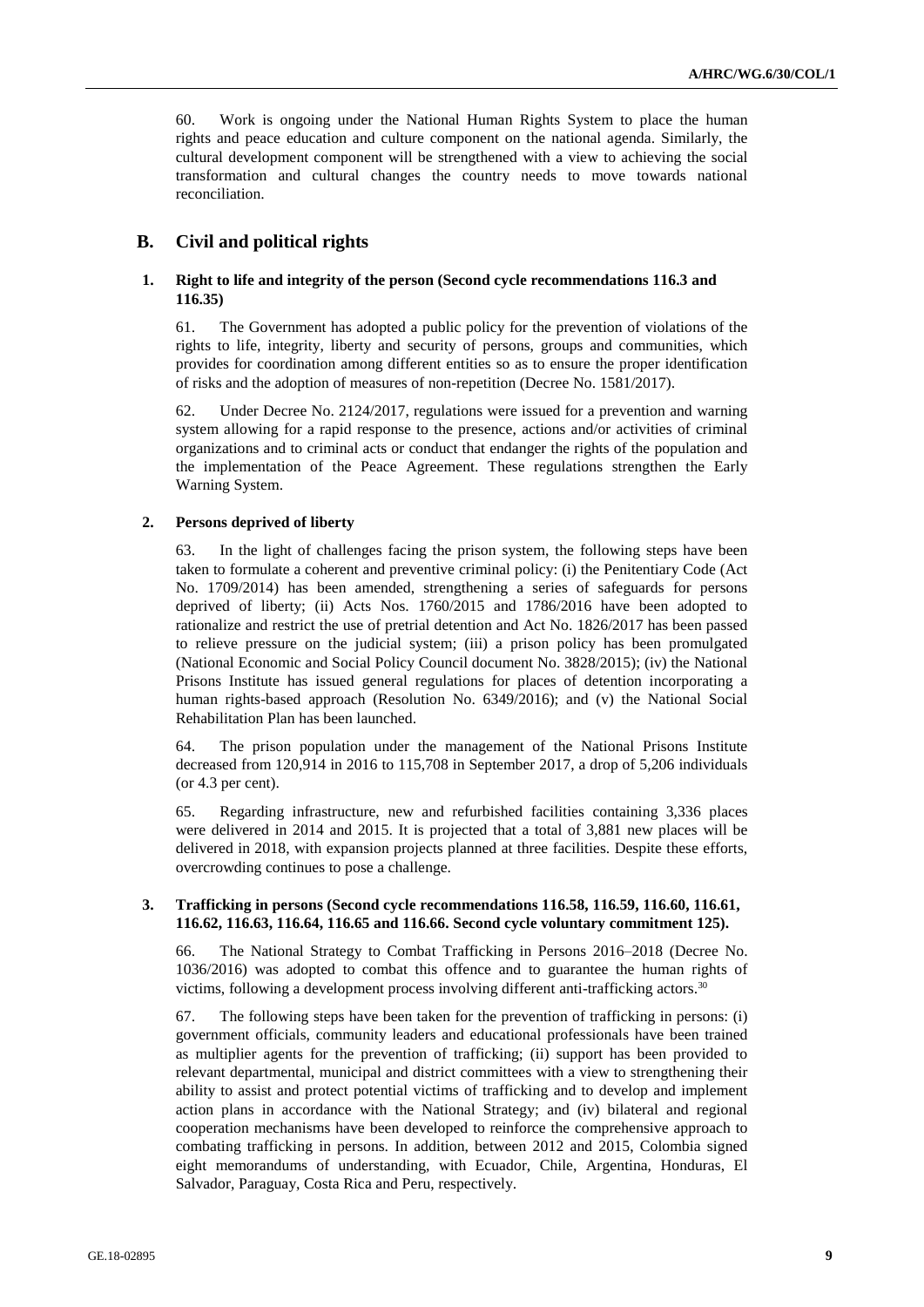68. Between 2013 and 2017, investigations into the offence of trafficking resulted in 118 initial charges, 95 indictments and 55 convictions.

### **4. Human rights defenders and social leaders (First cycle recommendation 52 and second cycle recommendations 116.6, 116.19, 116.20, 116.21, 116.73, 116.74, 116.75, 116.76, 116.77, 116.78, 116.79, 116.80, 116.81, 116.82, 116.83 and 116.85. First cycle voluntary commitments 48, 50 and 51)**

69. The Government reiterates its appreciation of human rights defenders' work in demanding rights and consolidating democracy and it maintains a permanent dialogue with them. At the same time, it shares the concern expressed by the international community and by participants in the national dialogue regarding attacks against human rights defenders.

70. The institutional framework for protecting human rights defenders and safeguarding their activities was strengthened through the establishment of the following bodies: an elite corps of the National Police, a specialized subdirectorate of the National Protection Unit, a special investigation unit of the Attorney General's Office responsible for dismantling criminal organizations and enterprises (Decree No. 898/2017), and a unified command post.<sup>31</sup>

71. Furthermore, the National Commission on Security Guarantees (Decree No. 154/2017), headed by the President of the Republic, was established within the framework of the Peace Agreement with a mandate to design and follow up on public policy on the dismantling of criminal organizations and enterprises that threaten human rights defenders; it has met on five occasions. It includes a national subcommission on security guarantees, an operational body headed by the Vice-President of the Republic, which has convened on 13 occasions.

72. In 2016 and 2017, there were 144 murders of human rights defenders.<sup>32</sup> A total of 103 persons have been arrested for those crimes, and progress has been made (including the identification of the alleged perpetrators and the issuance of arrest warrants) in 50 per cent of the cases under investigation. The Attorney General's Office has adopted a directive incorporating international models and practices for the investigation and prosecution of crimes against human rights defenders, which was drafted with the support of the Inter-American Commission on Human Rights.

73. Colombia has a prevention and protection programme for victims of the armed conflict, human rights defenders, journalists, trade union leaders, land claimants and leaders of political groups, particularly opposition groups. In 2017, more than US\$ 137 million were invested for the protection of 5,789 beneficiaries. The programme incorporates an ethnic and gender approach in the implementation of measures and provides for the creation of a road map for the collective protection of groups and communities (Decree No. 2078/2017).

### **5. Freedom of association (First cycle recommendation 54 and second cycle recommendation 116.84)**

74. The Government guarantees freedom of association and has undertaken efforts to support the exercise of this right, including the creation of forums for dialogue such as (i) the Inter-Agency Commission for Workers' Human Rights<sup>33</sup> and (ii) the Special Committee for the Handling of Conflicts referred to the International Labour Organization.<sup>34</sup>

75. A standing committee on collective reparations for the trade union movement has been established (Decree No. 624/2016). In 2017, protection measures were afforded to more than 400 trade union leaders, and, between 2011 and 2017, 407 convictions were handed down for murders of trade unionists.

76. The number of murders of trade union leaders in Colombia has fallen by 51 per cent as a result of the efforts undertaken.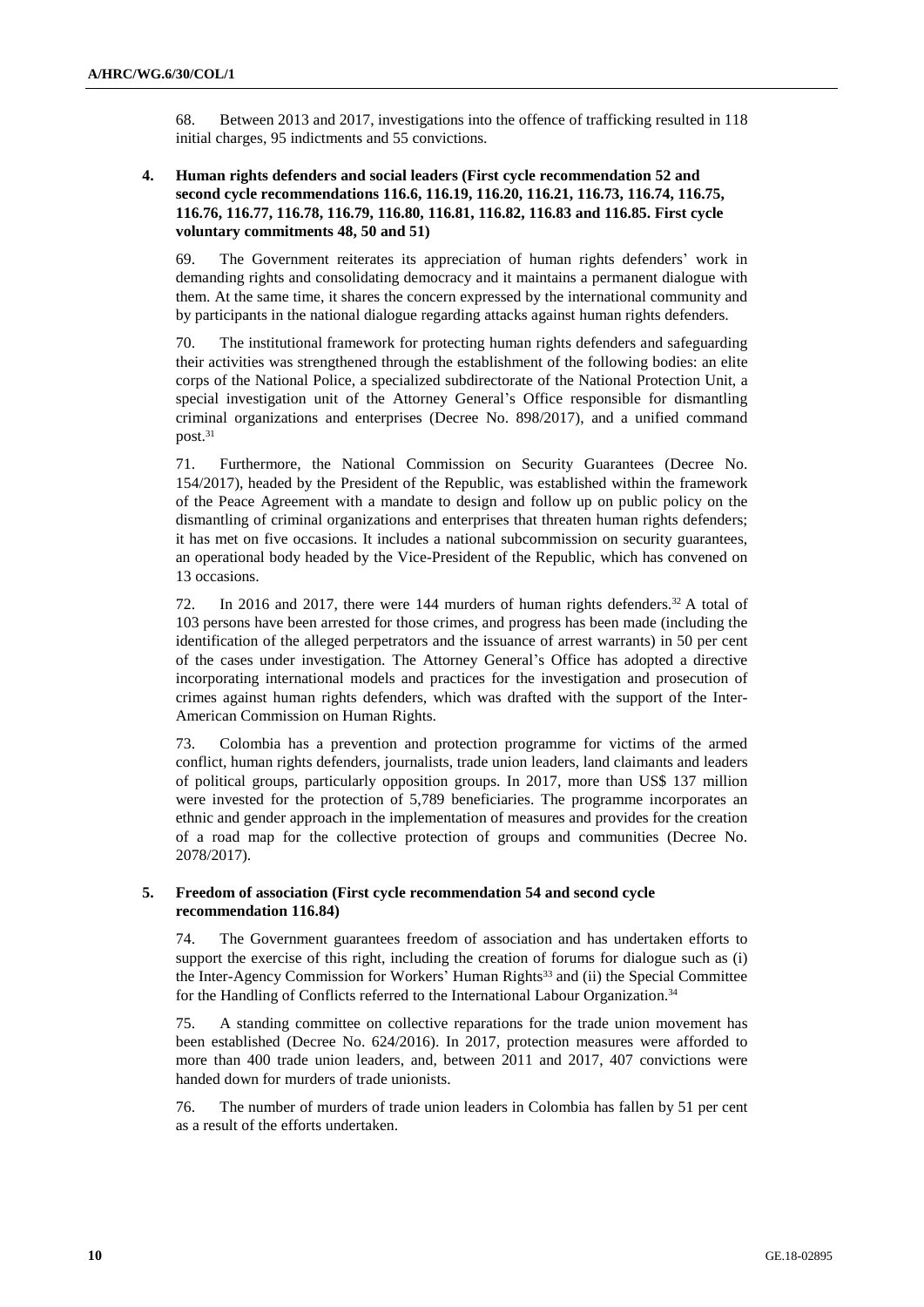### **6. Access to justice and judicial independence (First cycle recommendations 14 and 28; second cycle recommendations 115.5, 115.6, 116.67, 116.69, 116.70, 116.71, 116.72, 117.7, 117.8. Second cycle voluntary commitment 120)**

77. The Government takes note of the issues raised by civil society regarding the challenges still faced in making progress with the investigation and successful prosecution of human rights violations cases; however, it has already adopted strategies — mentioned in this report — that have enabled progress to be made in the prosecution of crimes committed against human rights defenders, trade unionists, women and children and adolescents.

78. Programmes have been adopted to strengthen justice, citizens' access to justice and the use of alternative dispute resolution mechanisms to support processes designed to promote peaceful coexistence. These include: (i) the National Programme of Justice Houses and Citizen Coexistence,<sup>35</sup> under which 108 Justice Houses (*Casas de Justicia*) and 37 Citizen Coexistence Centres have been established in 29 departments; (ii) the National Justice in Equity Programme,<sup>36</sup> which has resulted in the appointment of  $8,424$  conciliators in 246 municipalities and 29 departments; (iii) the National Programme for Conciliation in Law and Arbitration,<sup>37</sup> which has led to the establishment of 388 conciliation centres and 121 arbitration centres; and (iv) Local Justice Systems, <sup>38</sup> a programme which in 2017 benefited 134 priority municipalities through the holding of 83 access-to-justice days at which 15,437 people received assistance and 8,562 cases were processed.

79. Between August 2012 and October 2017, a mobile unit providing support and guidance to victims of the armed conflict<sup>39</sup> visited 314 municipalities in 26 departments. It held 347 sessions and assisted about 90,000 people affected by the armed conflict.<sup>40</sup>

80. The Government has implemented the RedConstruyendo strategy to facilitate women's access to justice. To this end, the following steps were taken between August 2013 and October 2017:

- 25 awareness days were held in 14 departments with the participation of 1,411 women victims; 1,213 statements were taken and 1,251 complaints filed. These events were attended by recipients of collective reparations, namely the Women's Popular Organization and the National Association of Rural and Indigenous Women of Colombia.
- Nineteen psychosocial support circles were held in Tumaco, Barranquilla, Quibdó and Pasto, with the participation of approximately 100 members of the public with diverse sexual orientations and gender identities who had been the victims of sexual violence during the armed conflict.<sup>41</sup>
- Between 2016 and 2017, four access to justice processes were implemented in Quibdó, Villavicencio, Barranquilla and Tumaco, which benefited 181 people and resulted in 101 complaints being filed and 82 statements taken.

81. In accordance with article 221 of the Constitution, all acts committed by members of the armed forces or the National Police must be referred to the military criminal justice system, provided that they relate to an action, operation or procedure performed in the context of armed conflict; however, acts of such seriousness that they have no causal link with military or police service, such as gross human rights violations and breaches of international humanitarian law, must be referred to the ordinary courts.

#### **7. Security and combating organized armed groups (First cycle recommendations 17 and 35; second cycle recommendations 116.32, 116.33, 116.34 and 116.45)**

82. The Government has intensified its strategy for combating organized armed groups by locating and neutralizing their main ringleaders, attacking their mobility and supply corridors and areas of illicit crops and reducing their influence. Notwithstanding the challenges that persist in the dismantling of these groups, 22,036 of their members have been killed, injured or captured since August 2014.

83. The Attorney General's Office, as part of its strategy for dismantling criminal structures, has set up the Inter-Institutional Coordination Mechanism to Combat Organized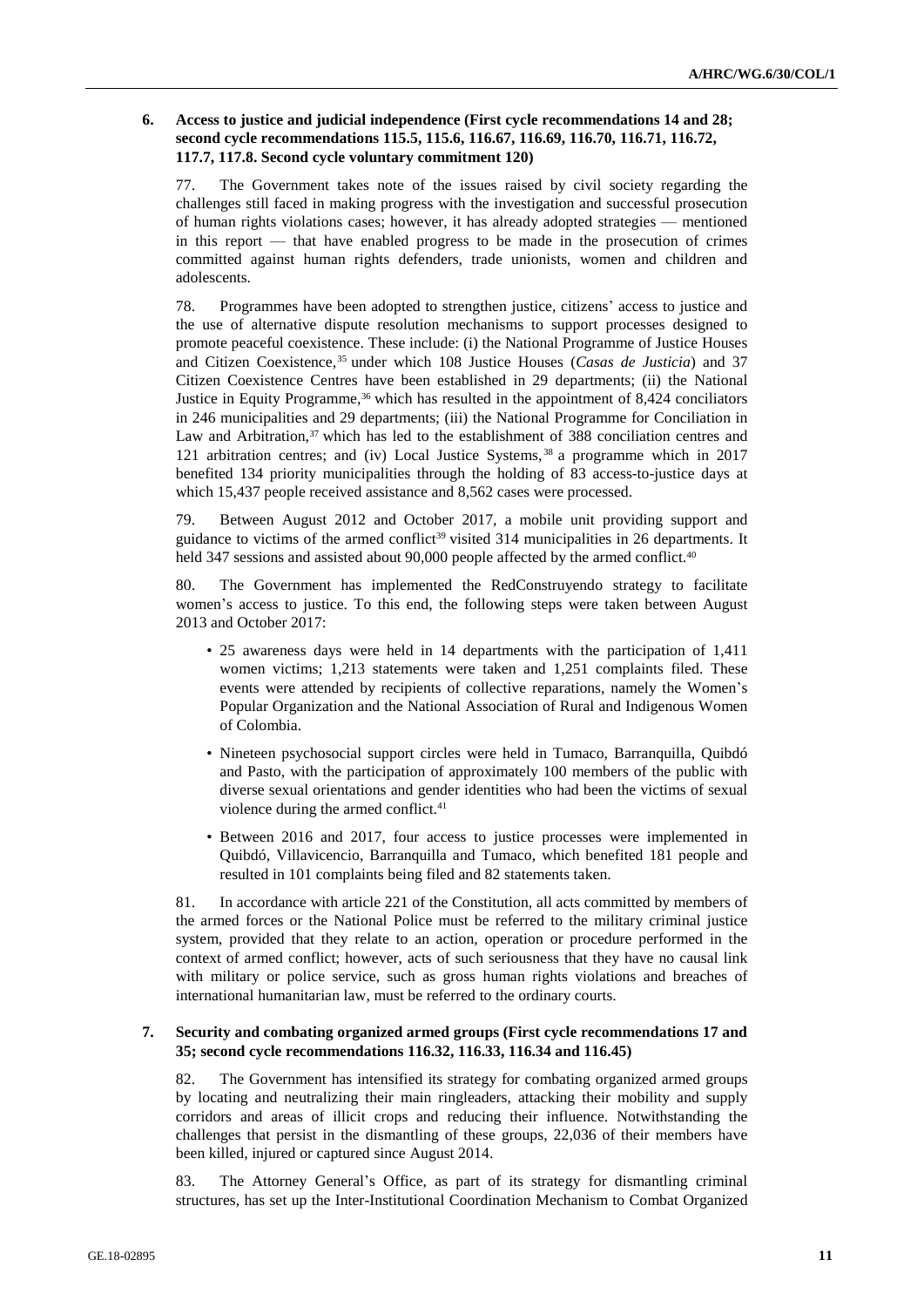Crime<sup>42</sup> and the Organized Crime Joint Forces Unit.<sup>43</sup> As a result of investigations and prosecutions undertaken, 1,666 convictions have been handed down to members of organized armed and criminal groups. During the first half of 2017, charges were laid against 114 members of organized armed groups<sup>44</sup> and 38 members of organized crime groups.<sup>45</sup>

84. Furthermore, the armed forces are implementing the Strategic Military Plan for Stabilization and Consolidation "Victory", which aims to deliver favourable security conditions for a stable and lasting peace, while the National Police has launched its Institutional Strategic Plan: Safe and Peaceful Communities 2015–2018 to improve citizen and public security in urban and rural areas.

#### **8. Right to equality and non-discrimination**

*(a) Women (Second cycle recommendations 115.2, 116.39, 116.40, 116.42, 116.49, 116.50, 116.51, 116.52, 116.53, 116.54, 116.55, 116.56, 116.57, 117.5 and 117.6. First cycle voluntary commitments 40, 41 and 42)*

85. The following progress has been achieved in terms of women's inclusion and improvements in their living conditions: the adoption of the National Public Policy on Gender Equity for Women and the Comprehensive Plan to Guarantee Women a Life Free from Violence (National Economic and Social Policy Council document No. 161) and the formulation of public policy guidelines to prevent risks and to protect and safeguard the rights of women victims of the armed conflict (National Economic and Social Policy Council document No. 3784 of 2013).

86. National Economic and Social Policy Council documents Nos. 161 and 3784 are being evaluated through a participation mechanism that enables women's and women victims' organizations to propose updates to these public policy instruments and make suggestions for strengthening them on the ground. A total of 221 women from various organizations have attended 13 regional workshops and 1 national workshop and a further 168 women from different regions have met in five cities to document their experiences as victims of the armed conflict.

87. The legal framework for the protection of women's rights has been strengthened by the enactment of:

- Decree No. 1480/2014, which establishes 25 May as the national day for the dignity of women victims of sexual violence in the armed conflict.
- Act No. 1719/2014, which sets out measures to ensure access to justice for victims of sexual violence, particularly sexual violence during the armed conflict.
- Act No. 1761/2015, which establishes femicide as a separate offence.
- Act No. 1773/2016, which provides for the comprehensive care of victims of acid or chemical agent attacks and adds an article to Act No. 599/2000.

88. In its Strategic Plan for 2016–2020, the Attorney General's Office has made combating murder, sexual violence and domestic violence an investigative and judicial priority. It has developed a protocol for the investigation and prosecution of sexual violence cases (Resolution No. 1774/2016) that encourages victims' participation in the prosecution process and provides tools to overcome barriers in that regard. A differentiated, ethnic and human rights approach has been incorporated into its protection programme (Resolution No. 1006/2016).

89. With regard to the investigation and prosecution of sexual violence, the Attorney General's Office indicates that the charge rate for reported sexual offences increased from 19.7 per cent in the period July 2015–June 2016 to 21.7 per cent in July 2016–June 2017 its highest ever level. In 2017, charges were brought in 6.9 per cent of cases, a figure that remained largely unchanged from 2016 (6.8 per cent). The conviction rate (the number of convictions per 100 charges) was 42.3 per cent in 2017. The percentage of reported sexual offences that resulted in convictions rose from 8.7 per cent in 2016 to 9.2 per cent in 2017.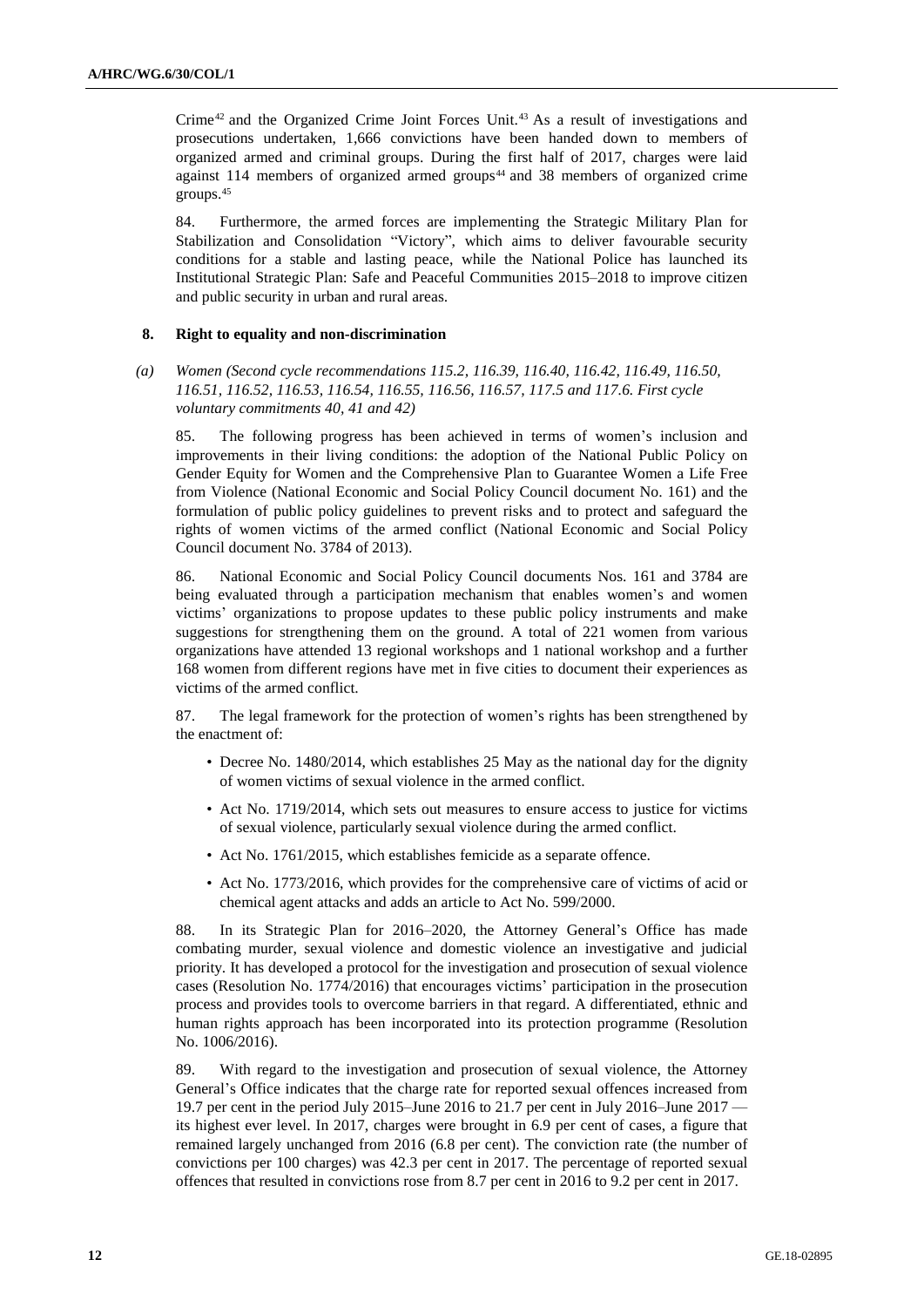*(b) Ethnic groups (Second cycle recommendations 116.105, 116.106, 116.109, 116.110, 116.111 and 116.119. First cycle voluntary commitments 28, 29, 30 and 31)*

90. Colombia is a multi-ethnic, multicultural and multilingual State, in which 14.06 per cent of the population claims to belong to an ethnic group. This includes 10.62 per cent of the population that self-identifies as Black, Afro-Colombian, Raizal or Palenquero, 3.43 per cent that belongs to one of the 102 indigenous peoples and 0.01 per cent that belongs to the Roma people. The country's linguistic wealth is enhanced by the presence of 68 native languages.

91. Although civil society considers that difficulties remain in giving effect to the right to prior consultation, the Government has established forums for dialogue and consultation with ethnic groups. Notably, a consultation process was carried out prior to the publication of the current National Development Plan, and an ethnic approach was incorporated into the Peace Agreement.

#### (i) Indigenous communities

92. The Government has drafted 41 ethnic protection plans, using a methodological road map adapted to the characteristics of each indigenous people.

93. To ensure the effective enjoyment of the collective rights of indigenous peoples and the individual rights of their members, the Government has strengthened the legal order by issuing the following regulations:

- Decree No. 1953/2014, providing for the creation of a regime for the functioning of indigenous territories in accordance with indigenous peoples' own systems.
- Decree No. 2719/2014, defining the procedure whereby indigenous reserves are able to benefit from the direct use of the resources available through the special allowance under the General Participation System.
- Decree No. 2333/2014, establishing mechanisms for the effective protection and legal security of land and territories traditionally and/or ancestrally occupied or owned by indigenous peoples.
- (ii) Afrodescendent, Black, Raizal and Palenquero communities

94. In 2017, technical assistance on issues of governance, legislation, leadership, human rights and ethnic rights was provided as part of prevention and rights protection efforts to 83 communities, 58 grass-roots organizations and 25 Afro-Colombian community councils. About 13 socioeconomic characterization plans have been drawn up for different community councils.

95. The Government is committed to the effective implementation of the International Decade for People of African Descent. It promoted the proclamation of the Decade in multilateral forums and worked on the drafting of the Plan of Action for the Decade for Persons of African Descent in the Americas, which was adopted by the General Assembly of the Organization of American States in June 2016. Moreover, in October 2015 Colombia participated in the preparation of a draft resolution and a plan of action for the decade at the request of the Community of Latin American and Caribbean States, which was adopted at the first Regional Conference on the International Decade for People of African Descent, held in Brasilia in December 2015.

96. The Government seeks to recognize the cultural manifestations and identities of Afro-Colombian, Black, Raizal and Palenquero communities. One of the most successful activities was the declaration of May as Afro-Colombian month, highlighting Colombians' African heritage while fostering opportunities for dialogue and interaction between citizens, communities, social organizations and academia.

*(c) Lesbian, gay, bisexual, transgender and intersex persons (First cycle recommendation 8 and second cycle recommendations 116.43 and 117.4)*

97. Colombia has made progress in protecting and guaranteeing the human rights of the lesbian, gay, bisexual, transgender and intersex community and of persons with diverse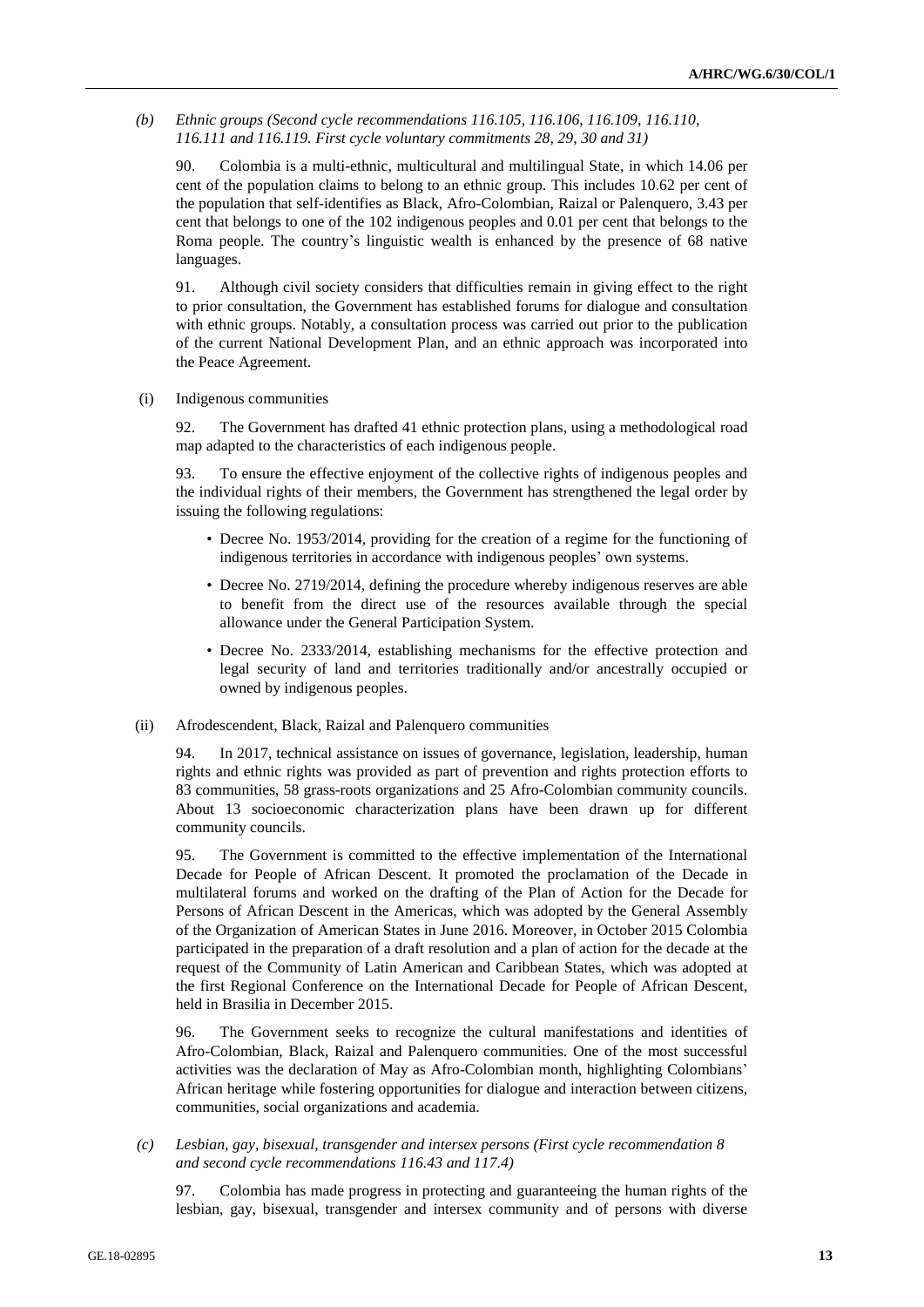sexual orientations and gender identities; nevertheless, the Government recognizes the challenges that exist in fully guaranteeing the right to equality and non-discrimination.

98. The Constitutional Court issued decisions approving equal marriage (Decision SU-214/2016) and adoption by same-sex couples (Decision C-683/2015). The Government issued Decree No. 1227/2015, which regulates citizens' access to identity documents in accordance with their identity construction.

99. Medical procedures for the purpose of body modification are legally protected under the right to health, and the Government is moving forward with the joint drafting of a road map for the humane care of transgender persons, in the light of the challenges that they face in terms of access to services.

100. Awareness-raising and capacity-building initiatives are under way to promote recognition of the rights of the lesbian, gay, bisexual, transgender and intersex community, including workshops for administrative staff, guards, warders and (male and female) inmates in prisons throughout the country.

*(d) Children, adolescents and young people (First cycle recommendation 47 and second cycle recommendations 116.29, 116.31 and 116.52)*

101. Colombia has a comprehensive national strategy for early childhood, entitled "From Birth for Life" (Act No. 1804/2016), which, thanks to an investment of more than US\$ 5,276,116,780, has enabled assistance to be provided to some 1.2 million children in the areas of quality preschool education, health, nutrition, protection and care.

102. In 2016, the rate of child labour stood at 7.8 per cent, a five-year low. The Government is implementing programmes to restore the rights of children and adolescents in situations of child labour; as of 30 September 2017, 3,803 children and adolescents involved in child labour had entered the process. During 2014 and 2015, a pilot project for the prevention of child labour in the small-scale mining sector was implemented with the aim of preventing and reducing child labour in the departments of Chocó, Antioquia and Bolívar. Since 2016, a procedure has been in place for the reporting of cases of noncompliance, threats and violations of the rights of children and adolescents.

103. In 2016, the Government adopted the Youth Citizenship Statute to promote the civic and political participation of young people. The Committee of Youth Parliamentarians was created in Congress, where dozens of young people took part in two public hearings to scrutinize efforts to raise awareness of the Pro-Youth Act and the post-conflict role of young people, respectively.

*(e) Older persons*

104. In 2006, the National Policy on Ageing and Old Age was introduced to improve the living conditions of older persons. Under a social protection programme for older persons known as "Colombia Mayor", the Government provides bimonthly grants to cover the basic needs and improve the quality of life of more than 1,400,000 vulnerable Colombians. The programme is expected to achieve universal coverage by 2018 through the inclusion of 600,000 people who meet the admission requirements.

105. "Colombia Mayor" has also had an impact on poverty reduction, as shown by the 20.6 per cent decrease in rural poverty measured by the indicator of unmet basic needs and the 6 per cent decrease in the proportion of beneficiaries who had stopped eating because they could not afford food; a decrease that was even greater among women (9.3 per cent).

106. In the areas most affected by the conflict, coverage has been expanded in 43 municipalities in 16 departments, benefiting a total of 23,981 older persons.

#### *(f) Persons with disabilities (Second cycle recommendation 116.104)*

107. According to the 2005 census, there were 2,624,898 persons with permanent disabilities, representing 6.3 per cent of the total population. The Government has enacted specific legislation to promote and protect the rights of persons with disabilities (Statutory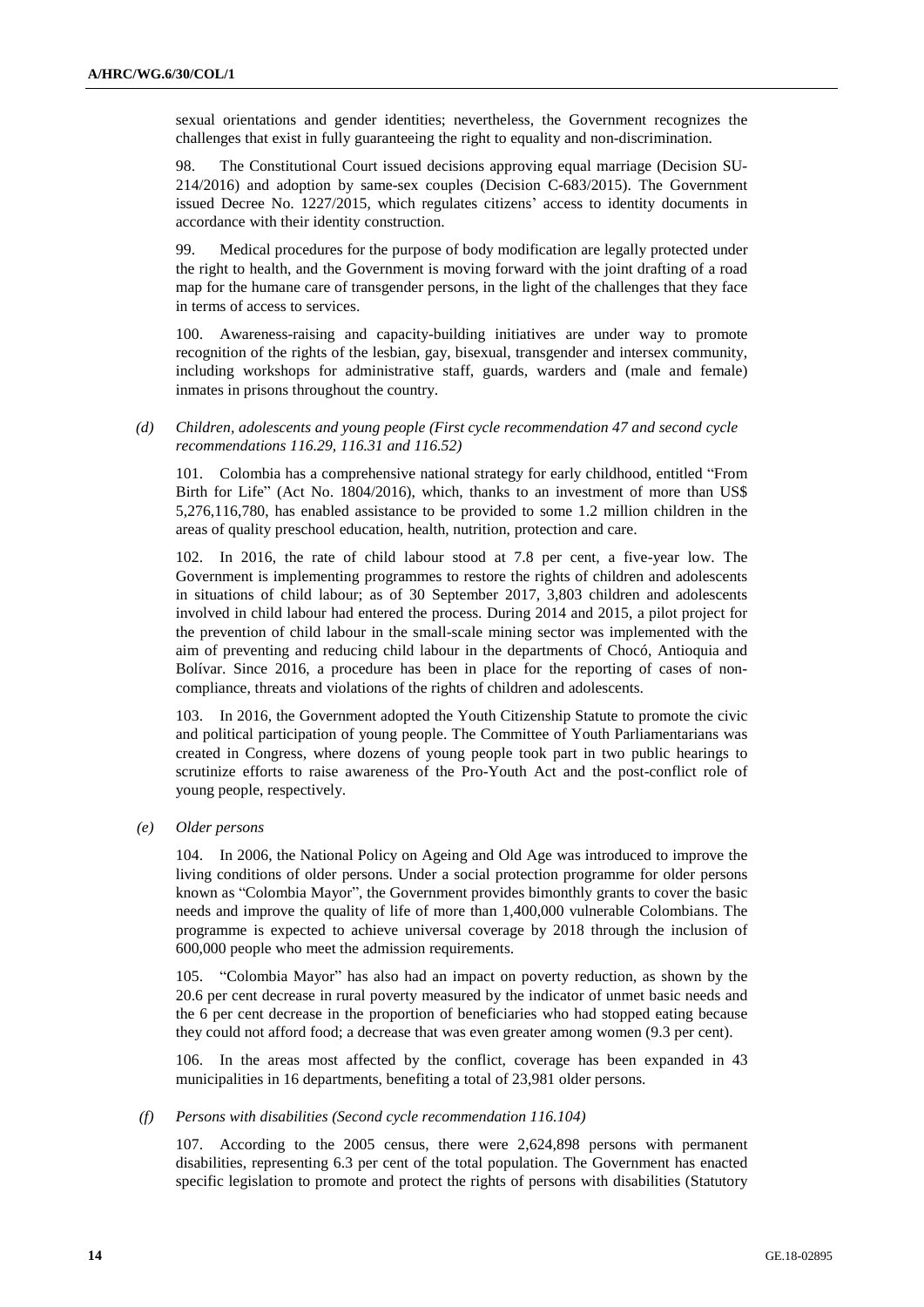Act No. 1618/2013), including provisions to guarantee the full exercise of their rights. Act No. 1752/2015 criminalizes discrimination against persons with disabilities.

108. In 2016, the National Council on Disability made progress in the design of an intersectoral road map for persons with disabilities, which aims to include them in social programmes, taking their age and type of disability into account.

109. The Government issued a guide on support for persons with disabilities in accessing justice, intended to provide justice officials with tools to ensure that they act in a way that enables persons with disabilities to fully enjoy their rights and to provide persons with disabilities, their families and support networks with information about the assistance that the justice system must provide.

110. Further significant progress includes the issuance of Decree No. 2011/2017, which establishes percentages for the employment of persons with disabilities in the public sector, and Resolution No. 1904/2017, which provides for regulations to ensure that persons with disabilities have access, on the basis of a differentiated approach, to appropriate and adequate information about their sexual and reproductive rights and that the General Health and Social Security System provides the support, reasonable accommodations and safeguards needed to allow informed decisions to be taken in respect of those rights.

## **C. Economic, social and cultural rights (First cycle recommendation 65 and second cycle recommendations 116.28 and 116.91)**

### **1. Reduction of poverty and extreme poverty (First cycle recommendations 32, 53, 63 and 64; second cycle recommendations 116.86, 116.87, 116.88, 116.89, 116.90, 116.92, 116.93, 116.95 and 116.108. First cycle voluntary commitments 32 and 53)**

111. Colombia has achieved large reductions in both income poverty and multidimensional poverty. Between 2010 and 2016, 4.3 million people escaped income poverty (which affected 37.2 per cent of the population in 2010 and 28 per cent in 2016), while 2.3 million people ceased to be extremely poor (those in a situation of extreme poverty accounted for 12.3 per cent of the population in 2010 and 8.5 per cent in 2016); 5.1 million people overcame poverty in all its dimensions (30.4 per cent of the population in 2010 compared to 17.8 per cent in 2016). Since 2010, 1.5 million rural Colombians have emerged from monetary poverty and 1.1 million from extreme poverty.

112. To defeat poverty, the Government has pursued action lines relating to conditional cash transfers, productive inclusion and social infrastructure. Moreover, to strengthen its activities in support of the most vulnerable communities, it passed Act No. 1785/2016, known as the United Act, creating the Network for the Eradication of Extreme Poverty.

113. In the area of conditional cash transfers, the Government is implementing the More Families in Action programme, which provides financial support for food, health and education. With an investment of US\$ 4,572,634,540, the programme has benefited 2.5 million families and nearly 4.5 million children and adolescents. At present, it covers 60 indigenous peoples. The Government is also implementing the Youth in Action Programme, benefiting 387,000 young people who have received support for higher education, with an investment that will exceed US\$ 457,263,454 in 2018.

114. In terms of productive inclusion, which seeks to enhance the productive potential of vulnerable populations, the Government is implementing strategies on: (i) entrepreneurship, benefiting more than 276,000 Colombians; (ii) employability, under which 159,566 people have been integrated into the labour market, and (iii) comprehensive rural action, through the Families on their Land programme, which contributes to the socioeconomic stabilization of victims of forced displacement and has benefited 62,000 families, and the Iraca programme, which promotes the development of vulnerable ethnic communities through income-generating activities and has assisted more than 31,000 households; and (iv) food security (through the rural and ethnic components of the Food Security Network Programme), benefiting 380,000 households. Together, these programmes have benefited people in 609 municipalities in all 32 departments.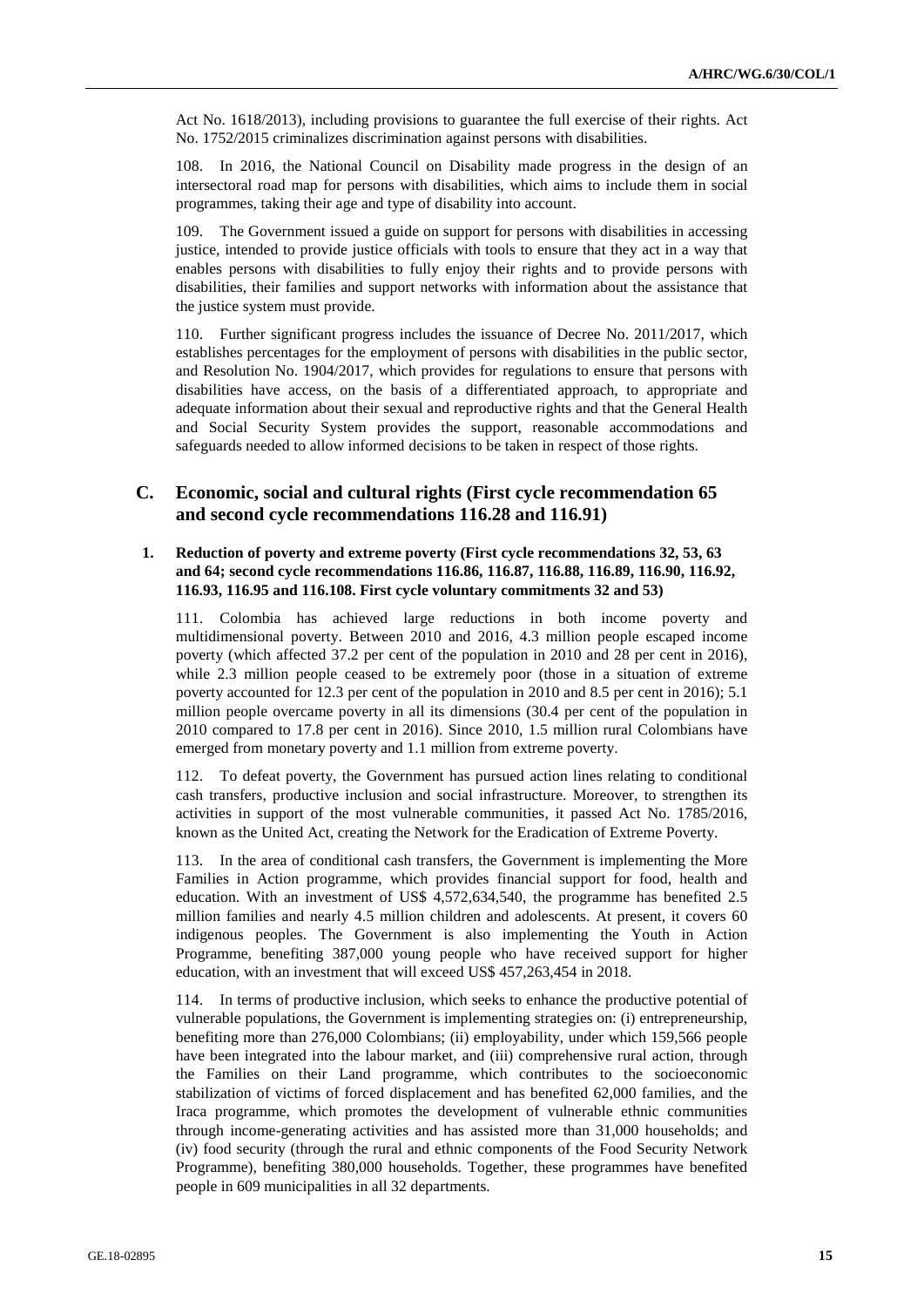115. In the area of social and community infrastructure designed to improve people's quality of life through healthy environments, 3,750 projects, including child development centres, parks and sports facilities, have been funded with an investment of US\$ 1,512,486,810.

#### **2. Right to education (Second cycle recommendations 116.99, 116.100, 116.101, 116.102, 116.103 and 116.20. First cycle voluntary commitments 54, 55, 56 and 57)**

116. Thanks to the implementation in 2011 of a policy of free education in State educational institutions, from the final year of preschool to the eleventh grade, basic education coverage (preschool, primary and lower secondary) is now 100 per cent. Coverage at the higher secondary level increased by 1.67 percentage points between 2015 and 2016, from 77.81 per cent to 79.48 per cent, while the urban-rural gap in net coverage narrowed by 2.13 percentage points between 2012 and 2016.

117. To reduce school dropout, the Government has implemented a school meals programme;<sup>46</sup> at the end of 2017, 6 million meals were provided daily in the country's educational institutions.

118. The following measures have been adopted to improve the quality of basic education: (i) the full-day schedule, which was introduced in 2015 and has benefited more than 512,000 children in 1,107 State educational institutions; (ii) the National Educational Infrastructure Plan, under which 4,468 new classrooms have been delivered and 1,245 classrooms improved, with an investment of US\$ 455,199,789, and (iii) the Grants for Teaching Excellence programme, <sup>47</sup> under which 7,110 grants for teacher training were awarded between 2015 and 2017.

119. Higher education coverage expanded from 37.1 per cent in 2010 to 51.5 per cent in 2016. The Government implemented the "Ser Pilo Paga" programme<sup>48</sup> to provide more equitable access to higher education for young people from low-income backgrounds, benefiting  $31,976$  students<sup>49</sup> between 2015 and 2017.

120. The National Literacy Programme is being implemented. In 2016, Colombia achieved the lowest illiteracy rate in its history: 5.35 per cent of the population aged 15 years and over. For the 15–24 age group, the illiteracy rate dropped from 1.73 per cent in 2013 to 1.33 per cent in 2016.

121. In order to meet the education needs of ethnic groups, the Government has: (i) devised and implemented group-specific and intercultural ethno-educational projects; between 2007 and 2017, about 292 contracts were signed with indigenous organizations, covering 93 of the country's 103 indigenous peoples; 13 projects were also concluded with Afrodescendent, Black, Raizal and Palanquero communities, benefiting approximately 715 teachers and more than 20,248 students from 17 schools in the departments of Chocó, Nariño and La Guajira; (ii) issued Decree No. 1953/2014 on the administration of the special indigenous education system; (iii) held workshops on the introduction of Afro-Colombian studies in certified regional education authorities,<sup>50</sup> benefiting 203,985 students and 3,323 teachers in 1,216 State educational institutions; and (iv) issued Decree No. 1862/2017, on free educational services for children and adolescents from indigenous communities.

122. Decree No. 1421/2017 regulates the provision of education for persons with disabilities within the framework of inclusive education. The national system for school socialization has been in place since 2013.<sup>51</sup>

#### **3. Right to health (Second cycle recommendation 116.97. First cycle voluntary commitments 59, 62 and 64)**

123. The Government continues to take measures to ensure access to quality health services. The Statutory Act on Health (Act No. 1751/2015) enshrines health as an autonomous fundamental right and establishes protection mechanisms.

124. In 2017, 95 per cent of the population had health-care coverage. As of December 2017, 22 million Colombians were enrolled in the subsidized health plan and an equal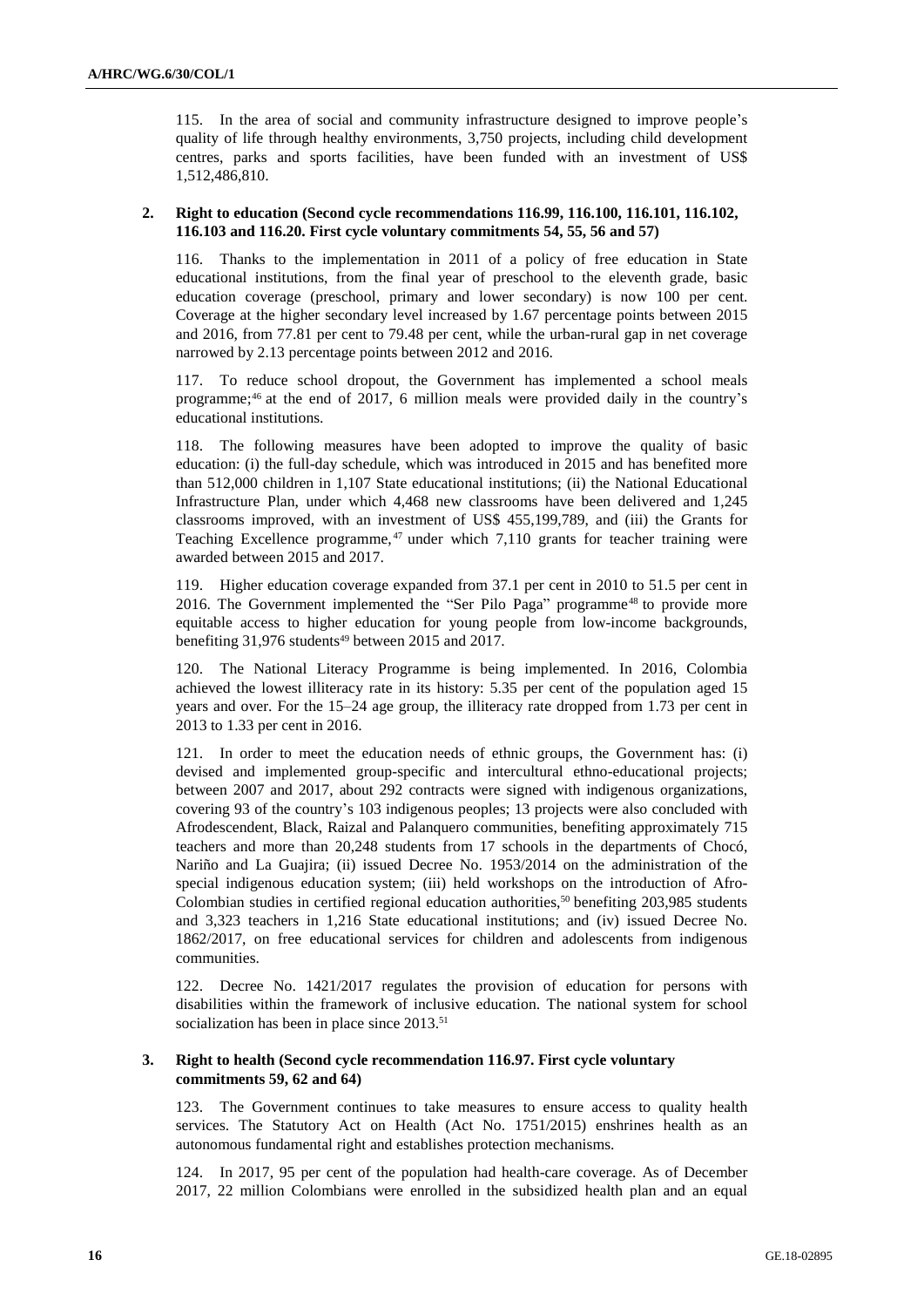number in the contributory regime. In 2016, the sum of US\$ 25,079,477 was allocated to health infrastructure and equipment.

125. Progress has been made in implementing the Comprehensive Health-care Model, which incorporates a differentiated approach in order to be able to respond to local realities. At the end of 2017, the department of Guainía, where the Model is being piloted, reported an improvement in its health indicators, including zero maternal deaths and one of the lowest rates of perinatal and late neonatal mortality in the country. Furthermore, a community-based, comprehensive health-care and nutrition programme has been launched in priority municipalities.

126. Vaccination coverage remains above 90 per cent; the country's free vaccination scheme has been recognized as one of the most comprehensive and modern in Latin America.

127. The maternal mortality rate declined from 71.64 deaths per 100,000 live births in 2010 to 51.3 in 2016. Infant mortality dropped from 12.7 deaths per 1,000 live births in 2010 to 11.1 in 2016. The rate of teenage pregnancy decreased from 19.5 per cent in 2010 to 17.4 per cent in 2015. In 2016, maternity leave was extended from 14 to 18 weeks.

### **4. Right to housing, drinking water and basic sanitation**

128. Colombia has a housing policy that meets the housing needs of the population through the use of financial instruments that are designed according to household income level. The first phase of the Government's free housing programme delivered 100,000 homes, with a further 30,000 planned for the second phase, which is currently under way. Between 2010 and 2017, construction commenced on nearly 875,000 homes (including those that are part of the free housing programme), with the Government providing subsidized financing or co-financing for their acquisition. As a result, households faced less onerous requirements in terms of the savings required to purchase a home, while their monthly loan repayments were up to 40 per cent lower. In 2016, the Government issued National Economic and Social Policy Council document No. 3869, updating its urban housing policy and expanding the target population of the "My House Now" programme.

129. In the area of rural housing, the Government issued Decree No. 890/2017, containing provisions for the formulation of the National Plan for the Construction and Improvement of Rural Social Housing. The housing subsidy granted under the Rural Social Housing Programme has risen by 129 per cent.<sup>52</sup> Between 2010 and 2017, a total of 123,637 rural social housing subsidies were granted in 948 municipalities in 31 departments, while 85,811 housing solutions were delivered in the countryside: 64 per cent were new homes, 24 per cent repairs of homes damaged in winter flooding and 12 per cent home improvements.

130. As a result of these measures, more than 13,000 displaced families have received housing since 2010; 60 per cent of the 100,000 homes built under the free housing programme have been allocated to victims of the conflict.

131. Between 2011 and 2016, about 6.3 million people gained access to a piped water supply and 7 million to sewerage, while almost 5.1 million Colombians have benefited from projects to improve the quality and continuity of the piped water supply. The issuance of Decree No. 1898/2016, regulating the use of alternative sewerage and drinking water solutions tailored to the needs of rural communities, allowed the Government to fund these services.

### **5. Right to work (Second cycle recommendation 116.41)**

132. In December 2017, the unemployment rate remained in single digits at 8.6 per cent; 22,649,000 persons were in work. Rural unemployment stood at 4.3 per cent, its lowest level since 2001.

133. In recent years women's participation in the labour market has increased, and, in 2016, stood at 54.5 per cent. The participation gap between women and men has been closing steadily, falling from 26.6 per cent in 2001 to 20.4 per cent in 2013. In 2017, the share of women in managerial posts in the civil service increased, so that they held 41 per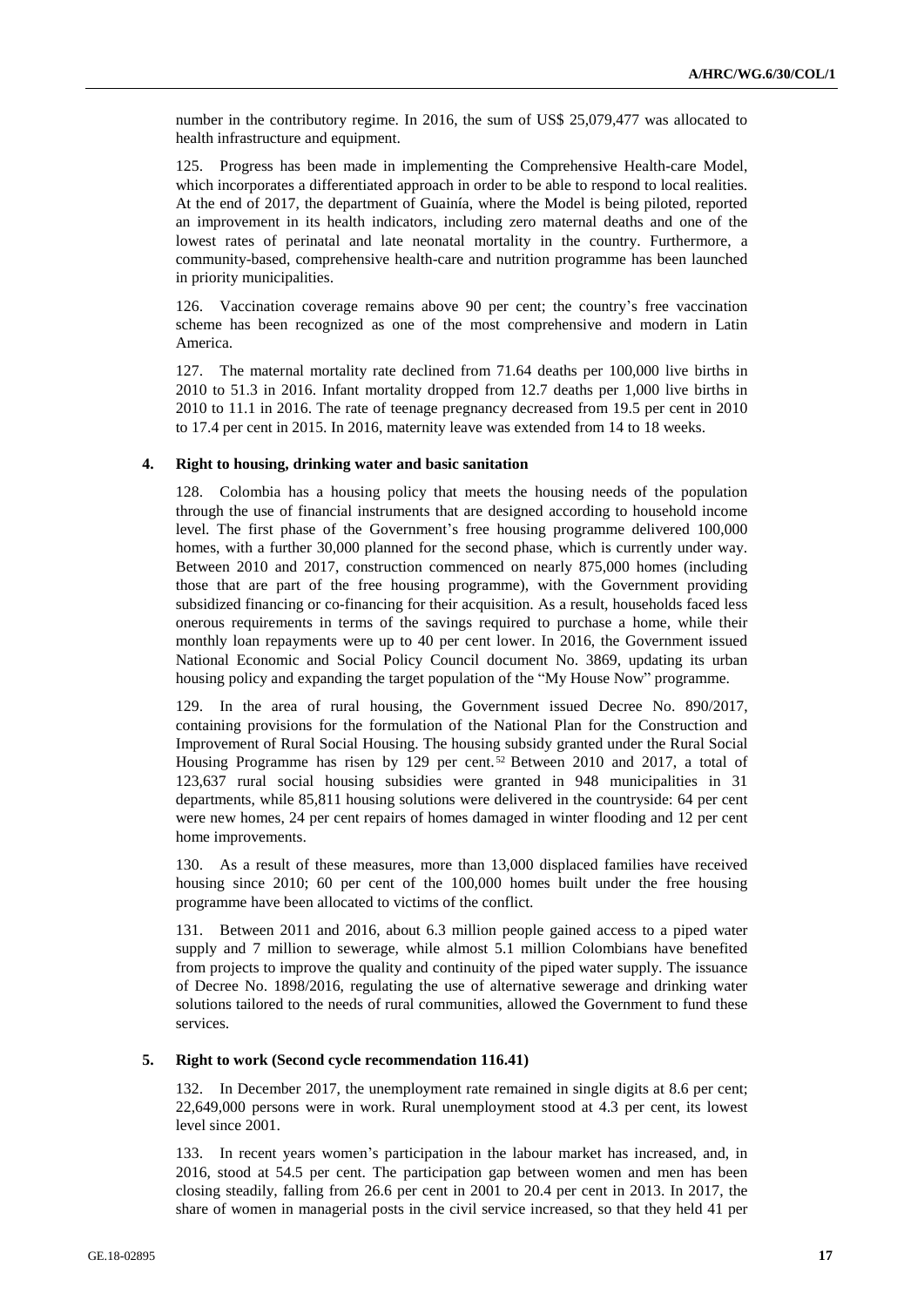cent of posts at the most senior decision-making level and 45 per cent of posts at other decision-making levels.

134. Measures have been adopted to promote women's employment, including: (i) the programme of comprehensive rural and urban employment paths for victims of the armed conflict, which aims to improve victims' employability and encourage them to enter selfemployment, it being estimated that 49.6 per cent of participants will be women; (ii) Act No. 1788/2016, establishing a service bonus for domestic workers that will benefit more than 725,000 people, of whom 95 per cent are women; (iii) the roll-out of the EQUIPARES seal of employment equity, leading 56 companies to adapt their staff selection processes by incorporating a gender perspective; (iv) the establishment of a subcommittee on gender within the Standing Committee on the Coordination of Wages and Employment Policy (Resolution No. 758/2016); and (v) the design of a gender equitable labour-market inclusion strategy by the Public Employment Service.

135. Act No. 1780/2016 was passed in order to boost job creation for young people. Youth unemployment dropped from 19.9 per cent in 2010 to 15.9 per cent in 2016. The Government launched the "40,000 First Jobs" Programme, which surpassed its target by placing more than 46,000 young people in work, with funding in excess of US\$ 105,522,336.

#### **6. Environment**

136. Environmental protection and sustainable development are a priority. To ensure the conservation of biodiversity, the Government has implemented the following strategies: (i) the delimitation of 30 out of 37 *páramo* upland areas, covering 2,054,202 hectares; (ii) the addition of 9 Ramsar sites, measuring about 992,029 hectares, to the 28.8 million hectares protected by the National System of Protected Areas; (iii) the prioritization of the restoration and recovery of degraded ecosystems, which permitted the restoration of 588,000 hectares by 2017; and (iv) the development of the Comprehensive Strategy for Deforestation Control, which includes the National Forestry Information System.

137. Act No. 1844/2017, approving the Paris Agreement, was unanimously adopted by Congress and is currently being reviewed by the Constitutional Court, a preliminary step to ratification of the treaty. In June 2017, the Government launched a national climate change policy which aims to incorporate climate change management into public and private decision-making with a view to progressing along a climate-resilient, low-carbon development path.

# **7. Policy on combating illicit drugs (second cycle recommendation 116.37)**

138. The Government's drug policy <sup>53</sup> has been reviewed in the light of emerging problems and the commitments made at the 2016 special session of the General Assembly on the world drug problem. As a result of this process, strategic goals were developed to ensure that policy includes public health and human rights-based approaches.

139. The policy aims to guarantee the economic, social and cultural rights of indigenous and Afro-Colombian rural communities that are linked to illicit crop cultivation. With that goal in mind, a new institutional architecture — composed of the Directorate for the Substitution of Illicit Crops of the High-level Presidential Advisory Office for the Post-Conflict, the Regional Renewal Agency and the National Land Agency — was established in 2016 to help transform the rural sector and develop territories affected by illicit crops.

140. Under the framework of the Peace Agreement, the Government issued Decree No. 896/2017, creating the Comprehensive National Programme for the Substitution of Illicit Crops, which has benefited 7,500 families and led to the substitution of 6,300 hectares of crops. Thirty-four collective agreements, with regional, departmental (Putumayo) or municipal scope, have been signed. These agreements covered 76,991 households controlling 76,065 hectares of coca. During 2016, tenure over 755 plots of land was formalized under the "Formalize to Substitute" programme, while between 2013 and 2016, 10,859 households received assistance under the Alternative Development Programme.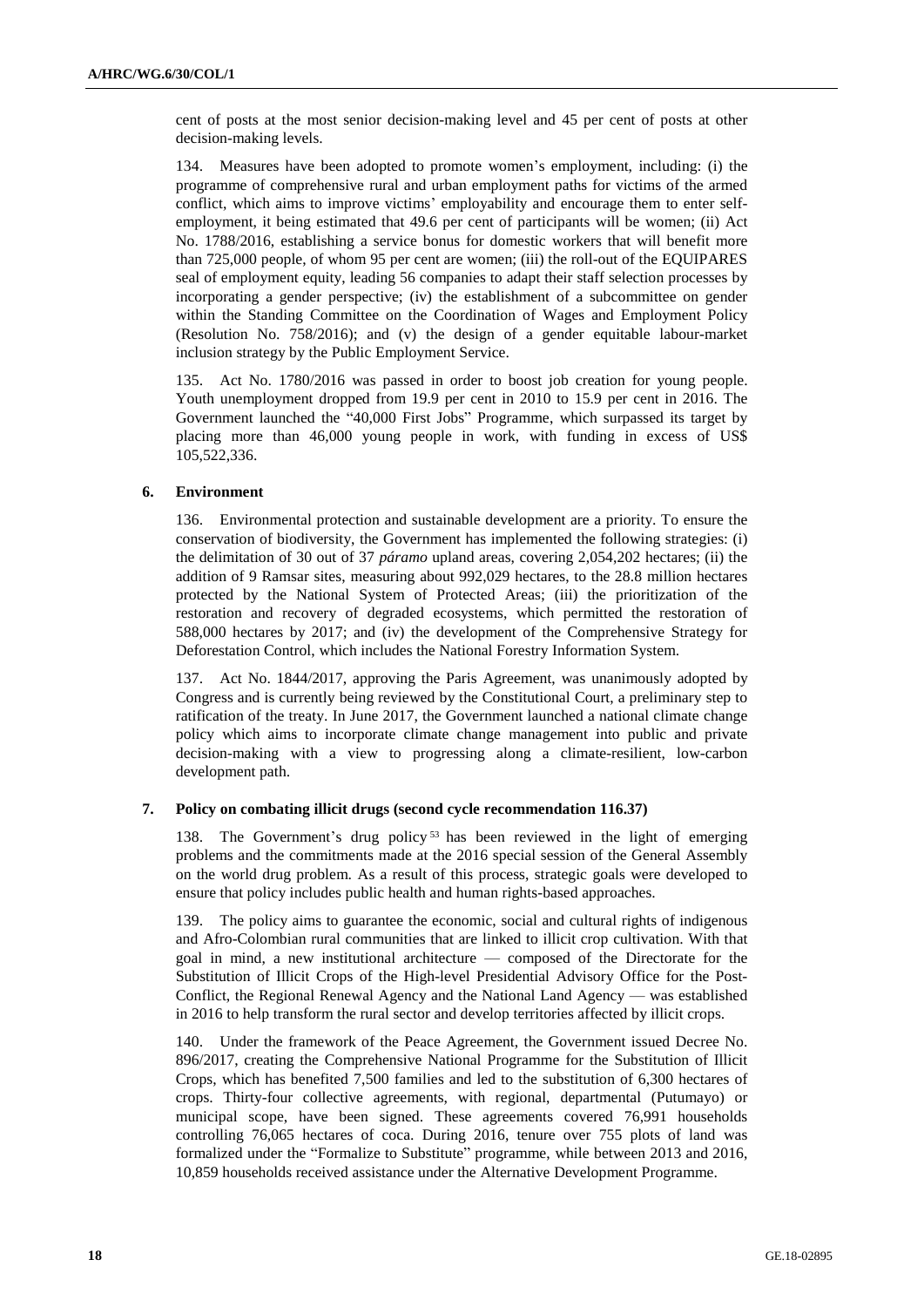### **8. Human rights and business (Second cycle recommendation 116.36)**

141. In December 2015, the Government adopted the National Plan on Business and Human Rights, with Colombia becoming the first non-European country to have a public policy in this area. The Plan was developed with the participation of businesses and civil society organizations and the support of the international community, and includes guidelines and actions that incorporate a local approach and a commitment to peacebuilding.

142. To implement the Plan, two governance bodies were established: an interinstitutional working group, with the participation of more than 20 State bodies, and an advisory commission including representatives of civil society organizations, businesses and the international community.

143. The Plan places special emphasis on human rights due diligence. Existing multistakeholder initiatives on human rights and corporate due diligence, notably the Colombia Guidelines on Human Rights and International Humanitarian Law (*Guías Colombia*) and the Mining and Energy Committee on Security and Human Rights, have been strengthened, prioritizing actions undertaken with coal mining companies. A strategy has been launched to carry out activities with agriculture businesses to identify risks to human rights, particularly those of children and adolescents.

144. The Government continues to promote the adoption of the Guiding Principles on Business and Human Rights and collaboration between the State, businesses and civil society organizations within that process.

# **V. Follow-up to recommendations or voluntary commitments made by Colombia during the first and second cycles**

145. The Government has established a follow-up mechanism within the framework of its National Human Rights and International Humanitarian Law System, thus fulfilling voluntary commitment 126 made during the second cycle of the universal periodic review. In order to facilitate the implementation of recommendations and voluntary commitments, the National Strategy for the Guarantee of Human Rights action lines correspond to some of the recommendations and voluntary commitments made in the framework of the universal periodic review, as well as recommendations received under other procedures of the United Nations or the Organization of American States.

# **VI. National initiatives and commitments**

146. Colombia recognizes the importance of the universal periodic review, which through direct and open dialogue between the States parties, contributes to respect for human rights and the safeguarding of those rights. Accordingly, the Government remains committed to addressing challenges in this area, taking the recommendations made in the different cycles as its reference point. The National Human Rights and International Humanitarian Law System will continue to follow up on voluntary commitments and/or recommendations in order to ensure the coordinated response of the State.

# **VII. Expectations as regards technical assistance**

147. The Government recognizes the efforts undertaken by the international community to strengthen human rights in Colombia through technical and financial assistance. At the present time, as the country takes decisive steps to implement the Peace Agreement and reinforce actions to respect, guarantee and promote human rights, it is crucial that it can continue to rely on cooperation to tackle the remaining challenges.

148. It is necessary that future multilateral cooperation instruments, the United Nations Development Assistance Framework and the country programme frameworks of the various agencies of the United Nations system continue the practice of mainstreaming the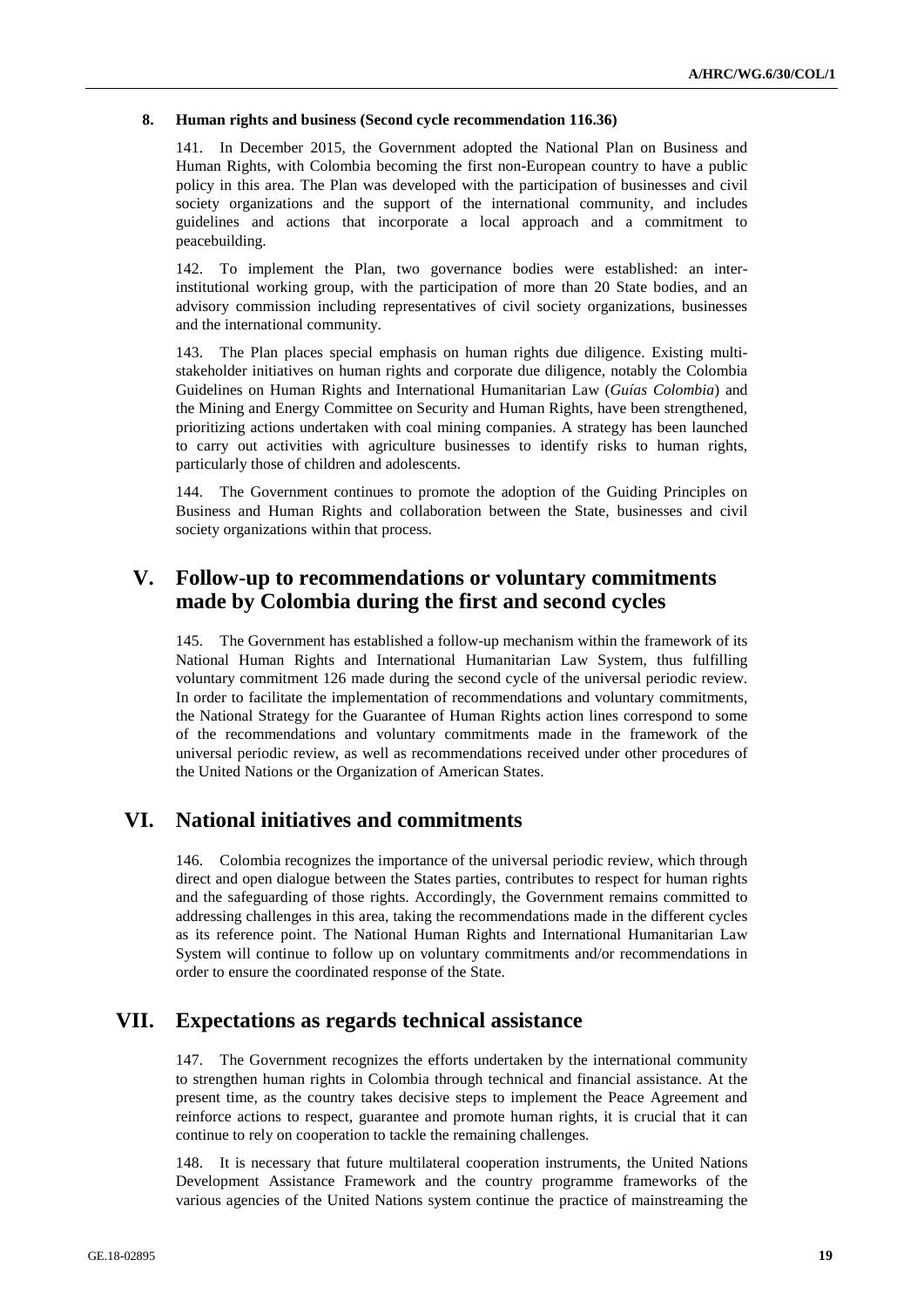promotion of human rights. The Government encourages all multilateral cooperation actions that contribute to the elimination of all forms of discrimination or exclusion.

149. The Government urges the United Nations human rights system to continue to mobilize and coordinate an effective humanitarian response by international actors within the framework of humanitarian principles and in line with national policies and in cooperation with relevant institutions.

150. As it has stated previously, the Government of Colombia is willing to share its best practices with other States, including in areas such as business and human rights, the National Human Rights and International Humanitarian Law System, and peacebuilding.

#### *Notes*

- <sup>1</sup> Visita de la Alta Comisionada de las Naciones Unidas, Navanethem Pillay, 15-19 de julio de 2013; visita de la Relatora sobre los derechos de las personas lesbianas, gays, bisexuales, trans e intersex (LGTBI) y de las mujeres de la CIDH, Tracy Robinson, del 29 de septiembre al 3 de octubre de 2014; visita de la Oficina de la Fiscal de la Corte Penal Internacional, 2-13 de febrero de 2015, en el marco del examen preliminar adelantado por dicha Oficina respecto de Colombia; visita de la Representante Especial del Secretario General de Naciones Unidas sobre violencia sexual en los conflictos armados, Zainab Bangura, del 27 de febrero al 3 de marzo de 2015; visita de la Alta Comisionada Adjunta de las Naciones Unidas para los DDHH, Flavia Pansieri, 14-21 de abril de 2015; visita de trabajo del Comisionado de la CIDH, José de Jesús Orozco Henríquez, Relator de país para Colombia, 4-6 de mayo de 2015; visita oficial de la Comisionada de la CIDH Rose-Marie Belle Antoine, 10-13 de agosto de 2015; visita oficial de los Comisionados de la CIDH Felipe González, Relator de país para Venezuela y Relator sobre los Derechos de los Migrantes, y José de Jesús Orozco Henríquez, Relator de país para Colombia, 10-12 de septiembre de 2015; visita académica del Relator Especial de la CIDH para la Libertad de Expresión, Sr. Edison Lanza, 18-21 de mayo de 2016; visita de trabajo del Comisionado de la CIDH, José de Jesús Orozco Henríquez, Relator de país para Colombia, 23-24 de junio de 2016; visita del Alto Comisionado de las Naciones Unidas para los DDHH, Zeid Ra'ad Al Hussein, septiembre de 2016; visita oficial del Comisionado de la CIDH, José de Jesús Orozco Henríquez, Relator de país para Colombia, 22-23 de febrero de 2017; visita de la Fiscal de la Corte Penal Internacional, Fatou Bensouda, 10-13 de septiembre de 2017; visita del Asistente para DDHH del Secretario General de Naciones Unidas, Andrew Gilmore, 1-6 de octubre de 2017; y visita de la Representante Especial del Secretario General de las Naciones Unidas para la cuestión de los niños y los conflictos armados, Virginia Gamba, 19-22 de noviembre de 2017.
- <sup>2</sup> Organización de las Naciones Unidas para la Alimentación y la Agricultura-FAO, Organización de las Naciones Unidas para el Desarrollo Industrial-ONUDI, Organización Panamericana de la Salud/Organización Mundial de la salud -OPS/OMS, Organización Internacional del Trabajo - OIT, Organización de las Naciones Unidas para la Educación, la Ciencia y la Cultura-UNESCO, Programa Conjunto de las Naciones Unidas sobre el VIH y SIDA - ONUSIDA, Organización Internacional para las Migraciones -OIM, Oficina del Alto Comisionado de las Naciones Unidas para los DDHH - OACNUDH, Oficina del Alto Comisionado de las Naciones Unidas para los Refugiados - ACNUR, Programa Mundial de Alimentos -PMA, Programa de las Naciones Unidas para el Desarrollo -PNUD, Programa de las Naciones Unidas para los Asentamientos Humanos - UNHABITAT, Fondo de Población de las Naciones Unida -UNFPA, Fondo de las Naciones Unidas para la Infancia - UNICEF, Entidad de las Naciones Unidas para la Igualdad de género y el Empoderamiento de las Mujeres - ONUMUJERES, Oficina de las Naciones Unidas de Servicios para Proyectos - UNOPS, Programa de Voluntarios de Naciones Unidas -UNV, Oficina de las Naciones Unidas para la Coordinación de Asuntos Humanitarios -OCHA, Departamento de Seguridad - UNDSS, Oficina de las Naciones Unidas contra la Droga y el Delito -UNODC, Servicio de las Naciones Unidas contra Minas - UNMAS, Comisión Económica para América Latina y el Caribe -CEPAL, Red Local del Pacto Global Colombia. Disponible en <http://nacionesunidas.org.co/onu-en-colombia/directorio/#ops>
- <sup>3</sup> La OACNUDH tiene su sede principal en la capital del país (Bogotá D.C.), y cuenta con oficinas en diferentes partes del territorio.
- <sup>4</sup> Acto Legislativo 1 del 4 de abril de 2017: "Por medio del cual se crea un título de disposiciones transitorias de la Constitución para la terminación del conflicto armado y la construcción de una paz estable y duradera y se dictan otras disposiciones".
- <sup>5</sup> Decreto 589 del 5 de abril de 2017: "Por el cual se organiza la Unidad de Búsqueda de Personas dadas por desaparecidas en el contexto y en razón del conflicto armado".
- <sup>6</sup> Decreto 587 del 5 de abril de 2017: "Por el cual se conforma el Comité de Escogencia para la selección de unos miembros del Sistema Integral de Verdad, Justicia, Reparación y No Repetición (SIVJRNR)". El Comité estaba integrado por un designado por la Sala Penal de la Corte Suprema de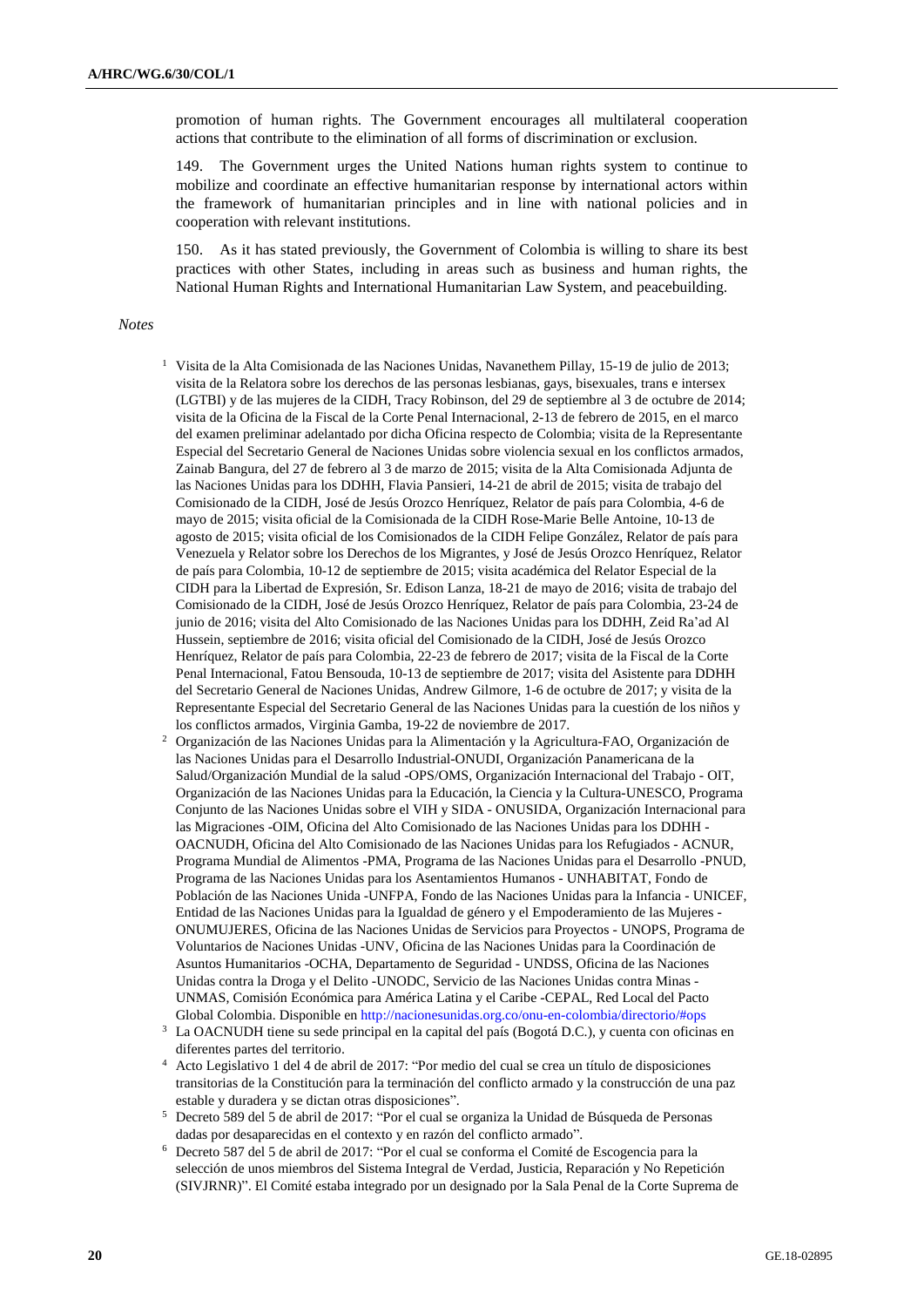Justicia: José Francisco Acuña Vizcaya; un designado por el Secretario General de las Naciones Unidas: Diego García Sayán; una designada por la Comisión Permanente del Sistema Universitario del Estado: Claudia Vaca; un designado por el Presidente del Tribunal Europeo de DDHH: Álvaro Gil Robles; un designado por la delegación en Colombia del Centro Internacional de Justicia Transicional (ICTJ): Juan Méndez.

- <sup>7</sup> Decreto 588 del 5 de abril de 2017: "Por el cual se organiza la Comisión para el Esclarecimiento de la Verdad, la Convivencia y la no Repetición."
- <sup>8</sup> Decreto-ley 902 de 2017 "Por el cual se adoptan medidas para facilitar la implementación de la Reforma Rural Integral contemplada en el Acuerdo de Paz en materia de tierras, específicamente el procedimiento para el acceso y formalización y el Fondo de Tierras."
- <sup>9</sup> En 2013, fueron nombradas como negociadoras plenipotenciarias María Paulina Riveros, entonces Directora de DDHH del Ministerio del Interior y actual Vicefiscal General de la Nación y Nigeria Rentería, quien fungía como Consejera Presidencial para la Equidad de la Mujer. En respuesta a la renuncia de esta última, fue nombrada como negociadora plenipotenciaria, María Ángela Holguín, actual Canciller.
- <sup>10</sup> Informe del Secretario General de la ONU (S/2016/361 del 20 de abril de 2016). Párrafo 11, en el aparte titulado: *La violencia sexual como amenaza para la paz y la seguridad internacionales: panorama general de los problemas nuevos y de los ya existentes*".
- <sup>11</sup> http://www.accioncontraminas.gov.co/Prensa/PublishingImages/FULL%20Info\_DH-02.jpg
- $12$  Capacidad operacional de desminado a partir de la acreditación de 11 organizaciones: Dos (2) organizaciones de la capacidad nacional (i. Brigada de Ingenieros de Desminado Humanitario N 1 – BRDEH y ii. Agrupación de Explosivos y Desminado de Infantería de Marina – AEDIM); y 9 OCDH acreditadas en diferentes vigencias: i. The HALO Trust (dic 2013), ii. Handicap International (dic 2015), iii. Ayuda Popular Noruega – APN (May 2016), iv. Campaña Colombiana Contra Minas – CCCM (jun 2016), v. Asociación Colombiana de Técnicos y Expertos en Explosivos e Investigadores de Incendios y NBQR – ATEXX (nov 2016); vi. Perigeo NGO (dic 2016); vii. DDG (mar 2017); viii. Humanicemos DH (Ago 2017); y, ix. Colombia sin Minas (Ago 2017).
- <sup>13</sup> http://www.accioncontraminas.gov.co/Prensa/PublishingImages/FULL%20Info\_Vic-01.jpg
- <sup>14</sup> Decreto 600/2017.
- <sup>15</sup> Circular Externa 004/2017.
- <sup>16</sup> Circular No. 009/2017.
- <sup>17</sup> El SISMAP es una plataforma de intercambio de información y documentación de la condición de víctima de las personas afectadas por MAP que incluye procesos de registro y actualización de caracterización de las víctimas, seguimiento a la ruta de atención y consulta en tiempo real.
- <sup>18</sup> Creada mediante el Decreto 2027 de 2016. Tiene representación tanto del Gobierno como de la FARC.
- <sup>19</sup> Agencia para la Reincorporación y la Normalización. La reintegración en Colombia. [http://www.reintegracion.gov.co/es/la-reintegracion/Cifras/Hoja%20de%20Datos%20](http://www.reintegracion.gov.co/es/la-reintegracion/Cifras/Hoja%20de%20Datos%20Diciembre%202017.pdf) [Diciembre%202017.pdf.](http://www.reintegracion.gov.co/es/la-reintegracion/Cifras/Hoja%20de%20Datos%20Diciembre%202017.pdf) Consultado el 1 de febrero de 2018.
- <sup>20</sup> Comunicado Conjunto No. 62 de 17 de octubre de 2015, el Gobierno Nacional y las FARC acordaron poner en marcha como una de las primeras medidas inmediatas para la búsqueda, ubicación, identificación y entrega digna de restos de personas dadas por desaparecidas en el contexto y en razón del conflicto armado interno.
- <sup>21</sup> En el marco del Comunicado 62 fueron intervenidos los cementerios de Villavicencio, Granada, Macarena, Vistahermosa (departamento del Meta); San José del Guaviare (departamento de Guaviare); Cimitarra y Puente Nacional (Santander); Bocas de Satinga (Nariño); La Plata (Huila); Yarumal (Antioquia) y Bojayá (Chocó).
- <sup>22</sup> De acuerdo con el Carr Center for Human Rights Policy del Harvard Kennedy School, el Registro Único de Víctimas de Colombia es el más amplio existente en cuanto al número de víctimas incluidas, el porcentaje respecto a la población general y la diversidad de hechos incluidos.
- <sup>23</sup> De estas víctimas, 726.784 han sido registradas por hechos ocurridos entre 2014-2017; lo que representa un 36.9% menos frente al periodo 2010 – 2013, en el cual se incluyeron 1.151.117 víctimas registradas por hechos ocurridos en este periodo; 1.760.277 víctimas por hechos ocurridos en el periodo 2006-2009; y 2.349.3318 víctimas registradas por hechos ocurridos entre el periodo 2002- 2005. En el último año, se incluyeron 77.241 personas por hechos ocurridos entre enero 1 y diciembre 31 de 2017.
- <sup>24</sup> Según el Registro Único de Víctimas, en 60.186 registros, al momento de la declaración, la persona no indicó su género.
- <sup>25</sup> Planes integrales de reparación colectiva protocolizados: i). Pueblo Rrom; ii). Comunidad Negra de Guacoche; iii). Comunidad Indígena de Kitek Kiwe; iv. Comunidad indígena de los resguardos de Toribio, Tacueyó y San Francisco-proyecto Nasa; v. Resguardo Nasa La Gaitana; vi. Resguardo Embera Honduras; vii. Resguardo Pitayo; viii. Resguardo Cuti; ix. Resguardo Tanela; x. Resguardo Eyaquera; xi. Resguardo La Puria y xii. Resguardo Sabaleta.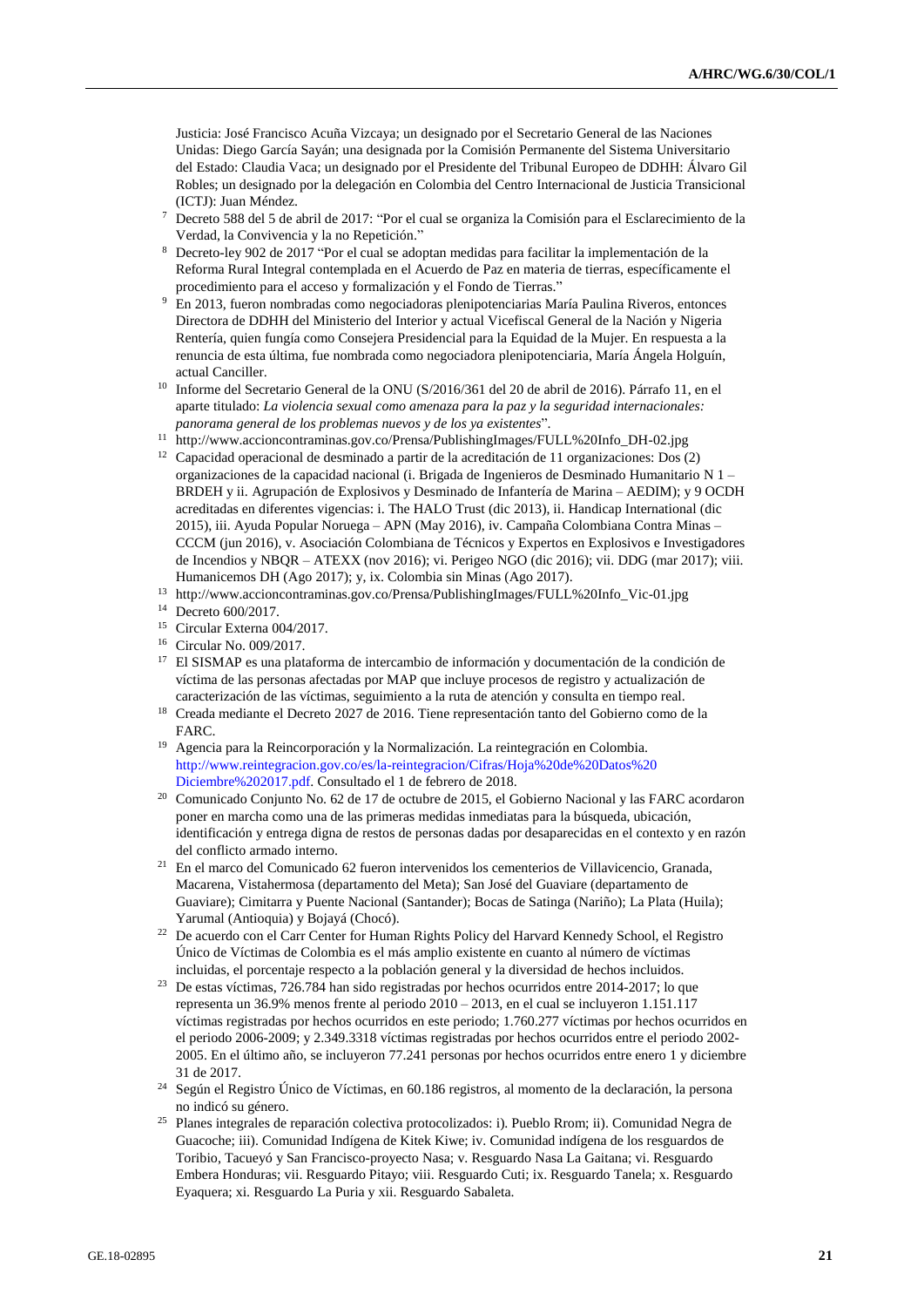- <sup>26</sup> Entre los procesos de incidencia nacional es importante mencionar a la Red nacional de iniciativas por la paz y contra la guerra –REDEPAZ, Instituto Popular de Capacitación -IPC, Asociación Nacional de Usuarios Campesinos de Colombia ANUC, el grupo de Concejales y Diputados y el pueblo Rrom, y 7 en la fase de alistamiento y diagnóstico del daño tales como el Movimiento Sindical, Organismos de Acción Comunal OAC, Asociación de familiares de detenidos desaparecidos ASFADDES, el grupo de periodistas y el Partido Comunista.
- <sup>27</sup> Sujetos de reparación colectiva constituidos por mujeres, ocho (8) organizaciones y un (1) grupo que congregan alrededor de cinco (5.000) mil mujeres, entre los cuales se puede mencionar a las organizaciones Narrar para Vivir. OFP, ANMUCIC y Afromupaz.
- <sup>28</sup> Las medidas de satisfacción con los sujetos de reparación colectiva comprenden: conmemoraciones, homenajes, actos de reconocimiento de responsabilidad y solicitud de disculpas públicas, actos simbólicos de dignificación y fortalecimiento de prácticas tradicionales afectadas a causa del conflicto armado interno, entre otras.
- <sup>29</sup> 112.406 personas entrevistadas entre diciembre de 2013 y marzo de 2014 en 157 municipios del país.
- <sup>30</sup> Para su adopción se consideraron los insumos de encuentros realizados con el Comité Interinstitucional y los Comités Departamentales, Municipales y/o Distritales, con las organizaciones de la sociedad civil, las víctimas, las organizaciones de cooperación internacional y la academia.
- <sup>31</sup> El Puesto de Mando Unificado (PMU) es un grupo interinstitucional de trabajo creado en febrero de 2017 cuyo objetivo es articular medidas de prevención, protección e investigación de hechos que atenten contra la vida e integridad personal de los y las defensoras de derechos humanos.
- <sup>32</sup> Por directriz del Señor Presidente de la República Sr Juan Manuel Santos, y reconociendo el mandato y neutralidad de OACNUDH, así como la metodología implementada por este organismo, el Gobierno de Colombia ha tomado la cifra verificada por OACNUDH como la cifra referente de homicidios de defensores y defensoras de derechos humanos. Sin embargo, colabora con la Fiscalía en las investigaciones a los asesinatos reportados por diferentes fuentes provenientes de organizaciones sociales.
- <sup>33</sup> La Comisión Interinstitucional para la Promoción y Protección de los DDHH de los Trabajadores, que tiene como objeto impulsar la protección de los trabajadores, especialmente en sus derechos a la vida, la libertad e integridad personal y la libertad sindical, así como recolectar información y estudiar el estado de los procesos por desapariciones forzadas, homicidios, torturas, amenazas y desplazamientos forzados de trabajadores para recomendar las medidas necesarias en aras de que estos hechos no sigan en la impunidad ni repitiéndose.
- <sup>34</sup> La Comisión Especial de Tratamiento de Conflictos ante la OIT–CECOIT-, creada con el fin de resolver los casos relacionados con el derecho de libertad sindical a través de un acuerdo de voluntades entre las partes con intervención de los integrantes de la CECOIT y presidida por el mediador o facilitador nombrado por la Comisión Permanente de Políticas Salariales y Laborales.
- <sup>35</sup> Casas de Justicia y Convivencia Ciudadana. Es un modelo que agrupa a entidades de orden nacional y local que prestan servicios de justicia en un determinado municipio o distrito. Con este programa se busca garantizar el acceso eficiente y oportuno de los ciudadanos a la administración de justicia, especialmente en aquellos lugares que registran altos índices de vulnerabilidad.
- <sup>36</sup> Justicia en Equidad. Este programa ofrece acompañamiento técnico y operativo a aquellas organizaciones y gobiernos locales interesados en implementar la conciliación en equidad. Los líderes que concilian se preparan para ayudar a resolver los conflictos directamente en sus comunidades.
- <sup>37</sup> Conciliación extrajudicial en derecho y arbitraje. Tiene como objetivo el fortalecimiento e institucionalización de la conciliación, el arbitraje y la amigable composición. El programa busca que la oferta de servicios, se brinde en condiciones de igualdad en su acceso y procedimientos, con el fin de resolver de manera oportuna, confiable y pacifica las diferencias a través de la conciliación, por medio de un tercero.
- <sup>38</sup> Sistemas Locales de Justicia. Es una estrategia liderada por el Ministerio de Justicia y del Derecho, que se fundamenta en el trabajo y la colaboración entre el Estado y la comunidad, para asegurar respuestas oportunas y efectivas a las necesidades de justicia en los territories.
- <sup>39</sup> La Unidad Móvil es una estrategia del Ministerio de Justicia y del Derecho desarrollada en alianza con la Defensoría del Pueblo y la Unidad para las Víctimas. Esta busca llegar a lugares apartados de la geografía de Colombia mediante una infraestructura móvil que proporciona los medios y los instrumentos físicos, tecnológicos y humanos para dar a quienes han padecido el rigor de la guerra toda la información necesaria sobre sus derechos a la verdad, justicia y reparación, generando una atención digna y cordial así como una asesoría eficiente. En la Unidad Móvil, las víctimas realizan sus declaraciones ante el Ministerio Público, reciben asistencia legal y orientación psicojurídica por parte de la Defensoría del Pueblo, asesoría sobre las medidas de asistencia y reparación que son coordinadas por la Unidad de Víctimas y el Ministerio de Justicia y del Derecho socializa la normatividad prevista para esta población.
- <sup>40</sup> Durante este periodo se ha dado atención prioritaria a 3.074 personas con discapacidad, 11.987 adultos mayores de 64 años, 1.432 mujeres con niños en brazos, 608 mujeres embarazadas, y se ha